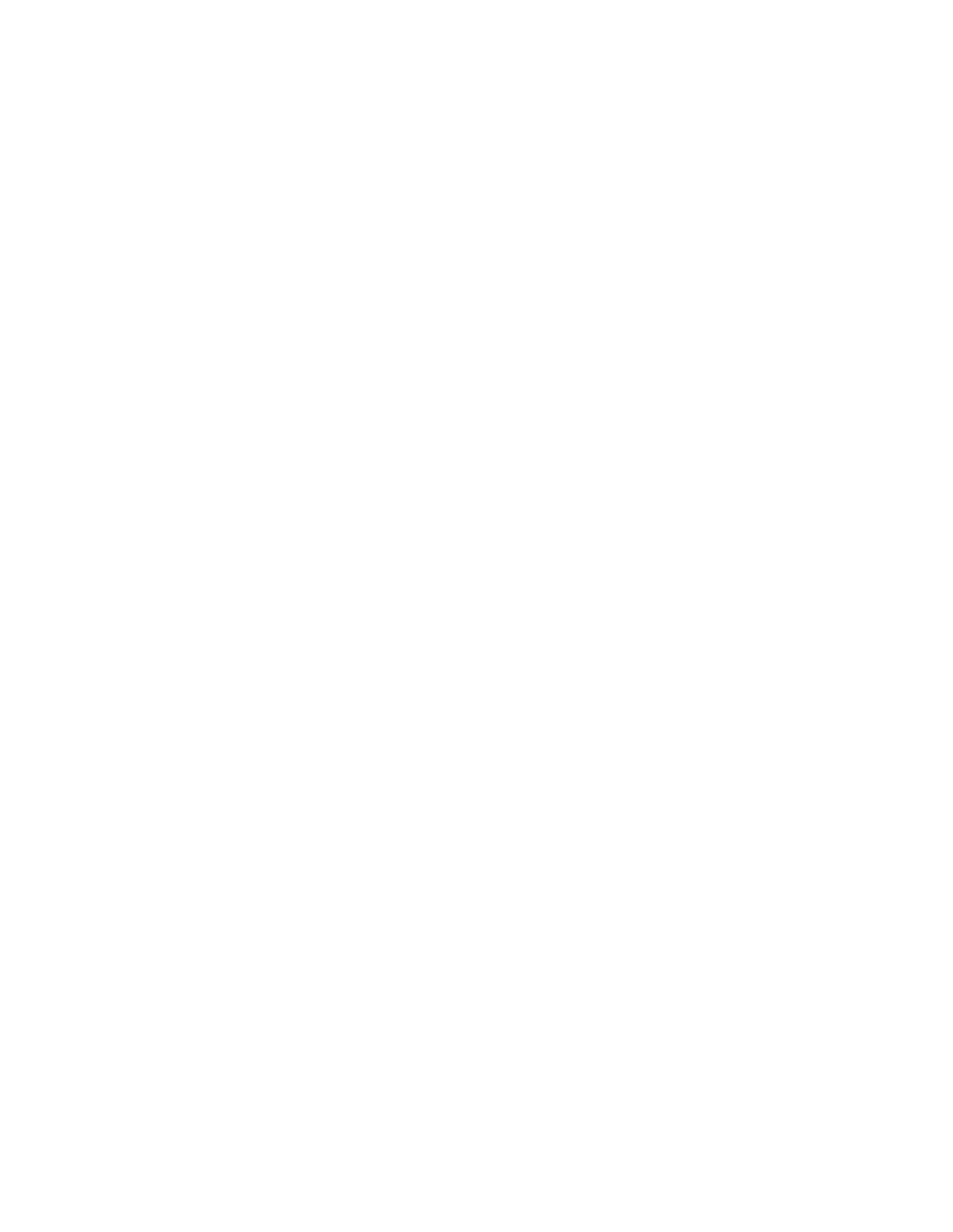# **What We Heard – Summary Report**

**Phase I – Feedback on the Background Report and the study area**

October 30, 2020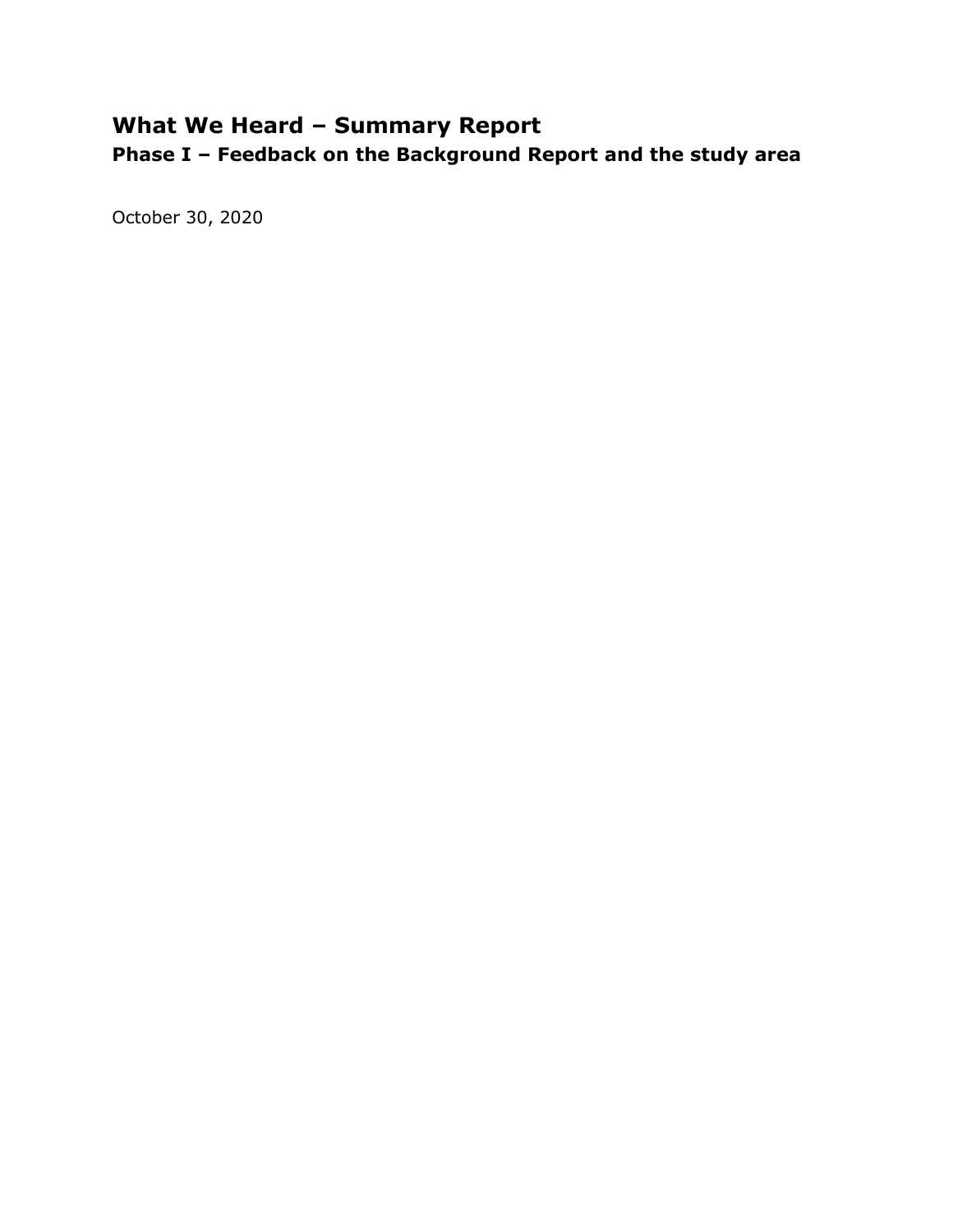# **Community engagement summary report**

Through the City's online community engagement site, Have Your Say Guelph, interested stakeholders were able to provide input into the York/Elizabeth Land Use Study through two different activities between September 17, 2020 and October 9, 2020. The online engagement allowed the community to share knowledge about the study area and thoughts about its future. A total of 43 responses were received.

The study area was split into the same four sub-areas outlined in this report (see below) based on the different characteristics of each areas with a mapping tool to tag specific locations in the study area:



- **Sub-area 1:** West of Victoria Road contains residential land, industrial uses, and both sides of York Road (which contain a mix of residential and Mixed Office/Commercial)
- **Sub-area 2:** Development along Victoria Road, which is predominately service commercial and industrial lands, with a Commercial Mixed-use Centre on the east side of the intersection of Victoria Road and York Road.
- **Sub-area 3:** East of Victoria Road, which is predominately-industrial lands
- **Sub-area 4:** York Road frontage east of Victoria Road includes the north side of York Road, which contains mostly service commercial lands, and a pocket of residential development along Sloan Ave and City View Drive South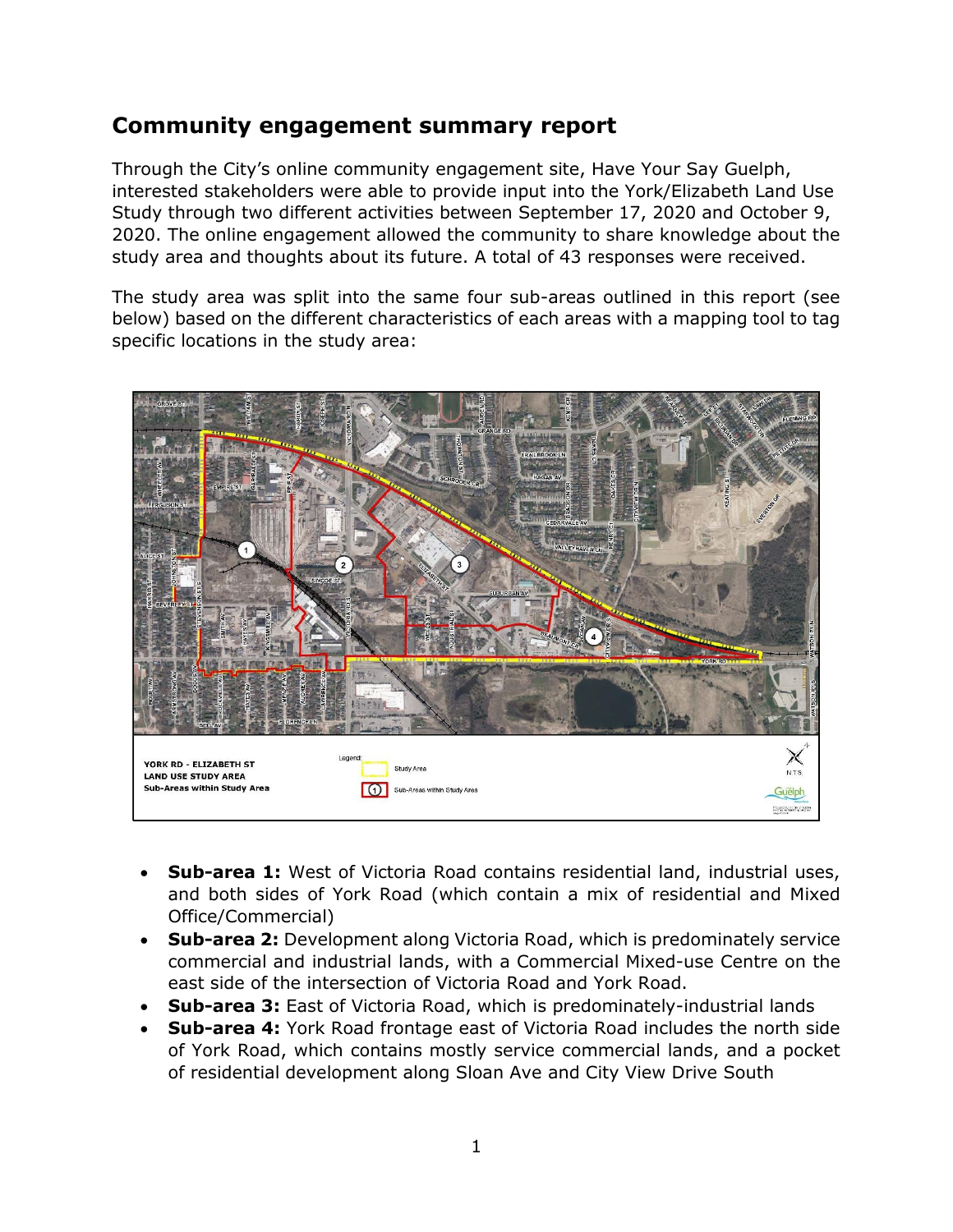# **Sub-Area 1 – West of Victoria Road**

# **1. What do you like best about this area?**

#### **a. I do not live/work in the study area**

• Provision of jobs.

#### **b. I live in the study area**

- The beautiful OR land and the view of the OR.
- Is this a joke?
- The Eramosa River Park.
- Noise at night is no issue, and there is lots of greenery.
- Some of the small business that give it a community feeling like the Greek restaurant, Rug and Weave, Naha Thai, the florist. I love walking my dog along the laneways that run parallel to the streets as you can really feel it's a community not just a commercial area.
- Its potential!
- Quiet neighborhood that is within walking distance of downtown and other local business was residential components. Historic feel to some areas. Quick access to downtown and natural areas of town. Quick access to wetlands. Quick access to resident valued services (Na Ha's Thai Kitchen, Royal City Brewery, Guelph Grotto Climbing gym, and other small businesses).

#### **c. I live in the study area; I own land in the study area**

- I like the presence of small, independent shops and businesses, mixed with housing that is composed of individual houses and small-scale buildings (no taller than 3 storeys).
- Quite neighborhood, close to downtown, close to the university, easy access to exit Guelph.
- The green space, access to trails and a great location close to down town
- I like the convenience of this area, grocery is not too far and the neighbourhood is quiet.
- I like the mix of residential and commercial properties. I especially like that newer businesses in the area are small storefronts, creative enterprises, restaurants, or smaller trades. This is a bit of a shift from the heavy industrial businesses of the past or other parts of this neighbourhood. There is great opportunity to encourage more services in this area and make it a more walkable neighbourhood. I also enjoy the proximity to parklands and the river (which are finally fully open again, thank you)!
- Close to trails, river, downtown, university, etc.

#### **d. I live in the study area, I work in the study area**

 I like the old houses and the older industrial building as well. I use Angelino's and other small businesses in this area.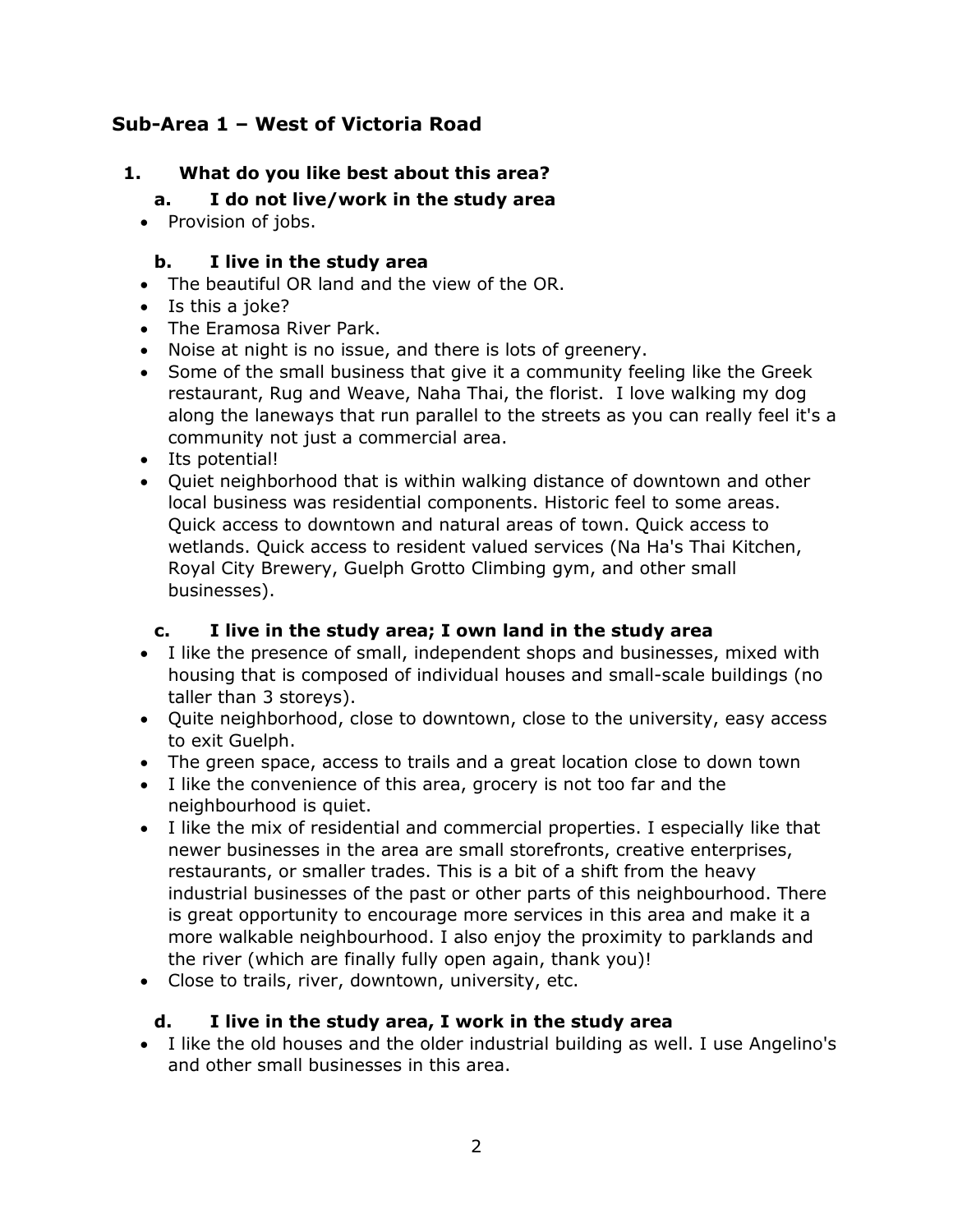#### **e. I live/work nearby the study area**

- I like that there is a mix of business and homes.
- Comments:
	- Thai Kitchen restaurant;
	- Greek Garden restaurant; and
	- Angelino's grocery store.
- High density residential.
- I love the mix of residential area and of shops / restaurants / small businesses. I feel like these contribute to creating a feeling of community. I try to use the services in the area as much as I can!
- Very close to downtown and all its public transportation options.
- University of Guelph is close by.
- River & park adjacent to site, small streets with of houses walkable, bike able Angelinos, small businesses in area.
- I like some of the small older industrial buildings.
- I like now they have been re-used for different purposes.

#### **f. I own land in the study area**

- We love the connection we have with this area. The hidden pathways and walkways, the small businesses that have become friends, houses with personality and memories of raising our children.
- Up and coming, gentrification.

#### **g. I own land in the study area, I work in the study area**

- I like the mix of residential / commercial / industrial.
- Economical place to operate a business.

#### **h. I work in the study area**

- Small residential streets.
- Feels like much of this section is a blank slate. The old IMICO site should be developed.

#### **i. I work in the study area, prefer not to disclose**

• Character properties and mixed uses.

#### **2. What would change about this area?**

#### **a. I do not live/work in the study area**

 Open the residential zoning to allow the intermingling of commercial and retail uses as done pre-WW2 allowing for more walkable communities.

#### **b. I live in the study area**

 There are no sidewalks along City view, Beaumont, White St etc. This is unsafe for the children, especially when they walk to their bus. There is no access to any recreation space for the children and community. The City of Guelph endorsed The Children's Charter of Rights which states that every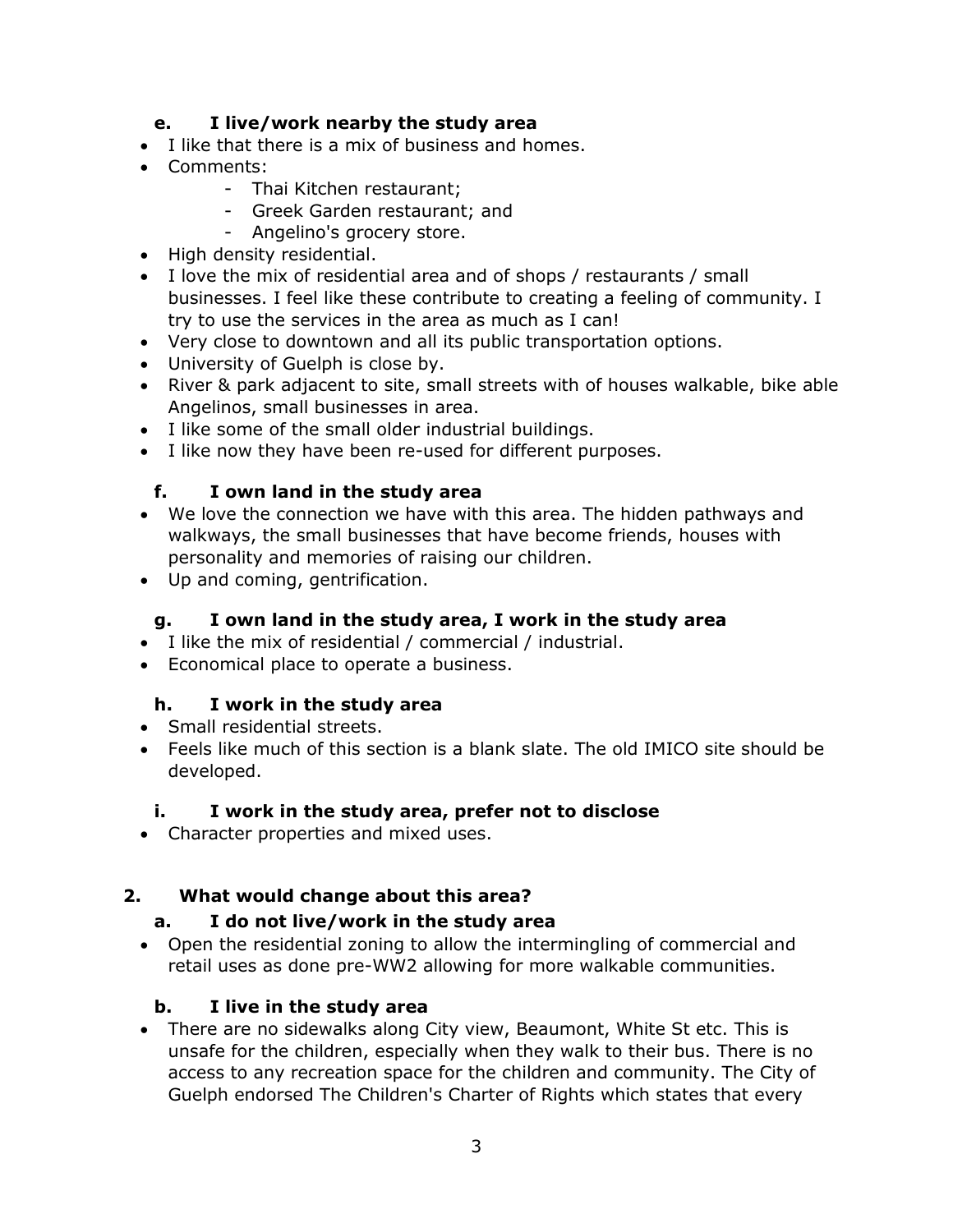child in WDG should have access to a safe place to play. Many homes in this neighbourhood have no yard and nowhere for the children to play. There isn't even any access to a park if one were to walk- they would have to walk along York Road (no sidewalks and very unsafe, lots of traffic), or cross the train tracks (again unsafe) to even get to a park.

- It's state of dereliction.
- Nothing really
- I do not have any suggestions
- Some of the commercial areas are a mess... for the example the old boxed meat store, the vacant lot on the north of York next adjacent to the building Rug and Weave is in, etc. It is a residential area and the unused space should at least have a level of maintenance required of it's owners.
- Adding parks/playgrounds, schools, libraries, grocery stores and amenities. Residential properties preferably homes for families.
- I think it would be great to use the land. Right now it is often overgrown and filled with garbage.
- Reduction of industrial areas. Expansion of park land. Removal of rail line. Gentrification and augmentation of existing residential areas, while maintaining or creating areas of affordable housing. Expansion of residential zoning. Expansion of resident focused businesses (restaurants, patios, clothing, and arts).
- Removal of York Road as Highway 7.

#### **c. I live in the study area; I own land in the study area**

- I would not have allowed the gas station to be installed on York Road that is now directly next to and across from residential houses.
- More business, a grocery store in the East end, need a Starbucks, need more options to buy food. They are hardly any restaurants to get take out.
- The area needs updated, more parks, proper signage, better maintained roads, more curb appeal.
- York Road is the main area coming into Guelph, it needs updated and should have a staple of Guelph and become more welcoming. The OR / old jail lands is a gorgeous spot, Guelph needs to preserve this land and showcase it's beauty.
- Re-direct heavy truck traffic away from York Rd; create a truck by-pass route so that the heavy vehicles don't travel along York and through the downtown area. Obviously, trucks accessing businesses in this zone would be exempted; however, there is significant truck traffic simply moving along this corridor to travel through the city. As someone who has property fronting on York Rd., I am concerned about discussions to add a turning lane (I would lose property).
- (The IMICO SITE)"dumpy" perception unkept properties.
- Increased criminal activity in recent years.
- Road conditions deteriorating increased traffic since moving in.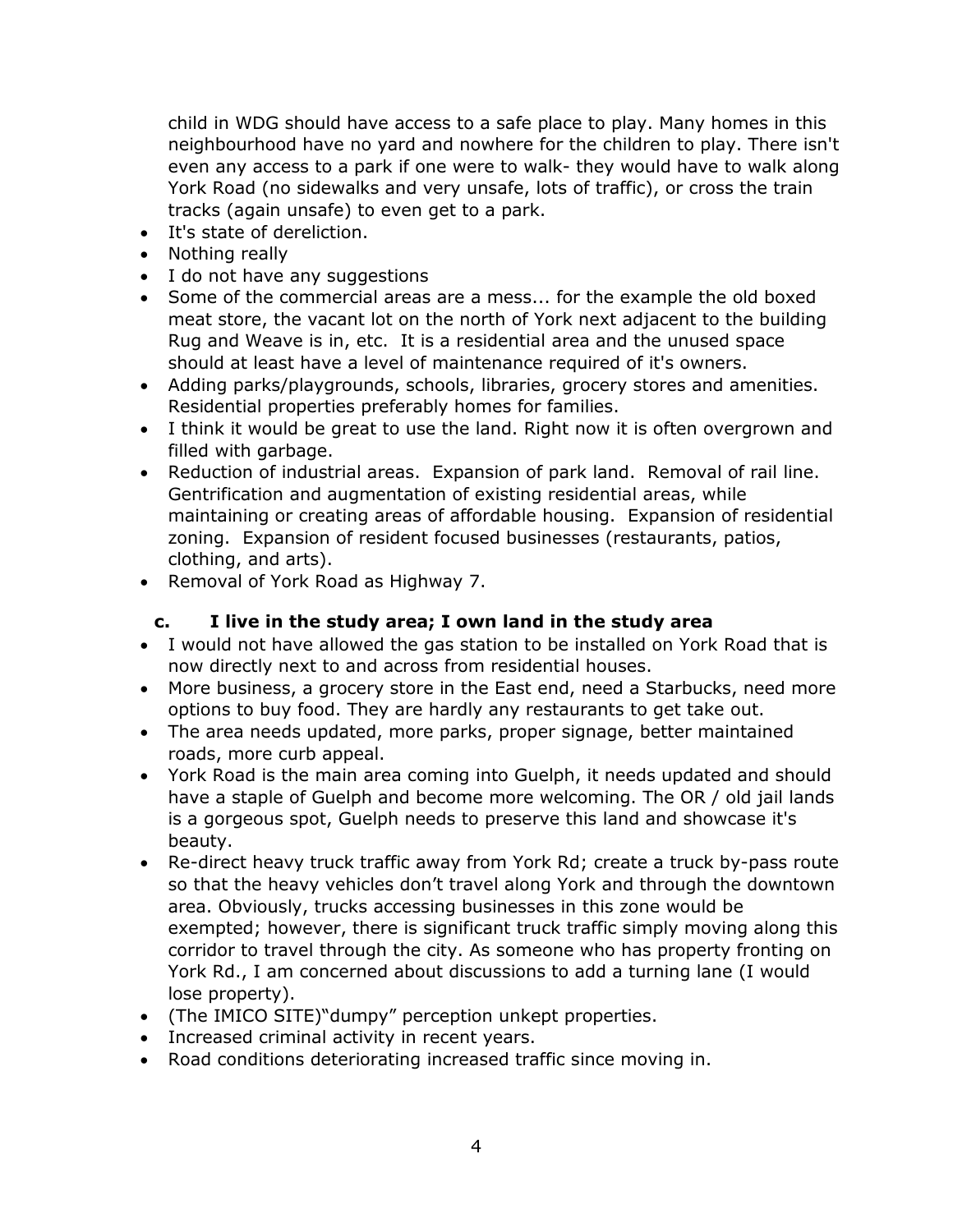#### **d. I live in the study area, I work in the study area**

 There is an increase of homeless people who try to make camp where the old foundry vacant land is the junkies live behind the old beer store - this city needs to find a solution for the drug addicted homeless people. Just driving them further into the bush is not working. Perhaps a building could be erected to assist with this problem.

## **e. I live/work nearby the study area**

- More transit-friendly, more mixed-use zoning for business and homes like mid-rise with parks and stores/offices on the first floor.
- I would love to see a similar set to Belmont village in waterloo
- Clean up and develop the contaminated land.
- Relocate train vard.
- More commercial.
- While this is slowly changing, there are still a number of abandoned buildings on and around York that have been falling apart for years. I'd love to see those turned into more restaurants, bars, and shops. Generally speaking, I would love to see more amenities that help make the neighbourhood a bit more self-sufficient (e.g. corner stores, grocery stores).
- More walkable, increased business.
- More midrise apartment/condo buildings.
- York road to not be part of permissible truck route ,diversion of large volumes of traffic thru the neighbourhood IMCO. To be fixed up appropriately to fit residential already existing in the neighbourhood small mix used goods, more greenspace.
- PDI and other Large Industrial Re-located. Fix up roads sidewalks , greenspace ,promote to old industrial components to become neighbourhood mix-use area to service the local area.
- Get something positive done for IMICO but include lots of greenspace.

#### **f. I own land in the study area**

- More outdoor common spaces to play, eat and enjoy the outdoors. A splash pad would be great, even another park.
- I would love to see food trucks out this way or some more small food spots and businesses.
- Move the trains.
- Add commercial land or townhouses.
- More restaurants, pubs. Draw people to the area.

#### **g. I own land in the study area, I work in the study area**

- Include more options for small business in the neighbourhoods without the need for specific designated parking.
- Fix the roads, review the parking allowances/no parking.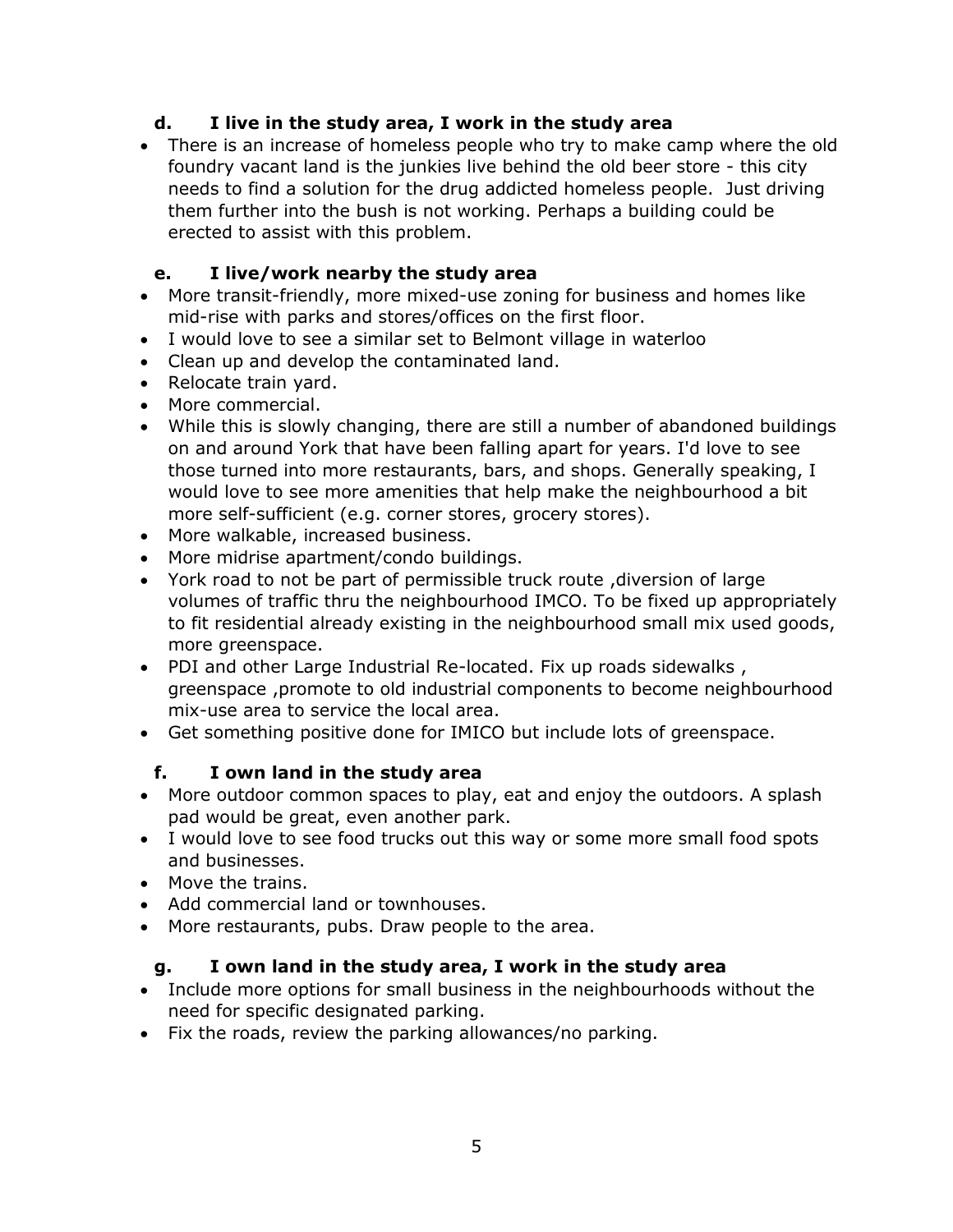#### **h. I work in the study area**

- The disgusting land behind the fence on the east side of Stevenson Street. The "Wally Tucker" land, perhaps once called IMICO.
- Develop the Imico site!

# **i. I work in the study area, prefer not to disclose**

- Major arterial status of York Road.
- **3. What should be kept in mind when thinking about opportunities for how land use within this area may change in the future?**

# **a. I do not live/work in the study area**

Economic opportunity should be kept as priority (jobs!).

## **b. I live in the study area**

- Please keep in mind that there are few amenities in this area (no parks or sidewalks even), so when increasing the population, some services are also needed.
- Municipal Tax payers should not get stuck with the bill.
- Traffic and parking. In particular traffic volume. There are days we can't even get out our street onto York Road now.
- If new business is to be brought in, one must keep in mind that there is plenty of residential in the area.
- People live here!! It's a charming area that has lost it's polish we need business we can use not more industry.
- Families with small or growing families buy houses here because they are usually less money.
- Include green space. I think mixed use of commercial and residential would be good use
- There are some excellent small businesses in this area (Na Ha's Thai kitchen for one)
- York Road as Highway 7 is unfortunate.

# **c. I live in the study area; I own land in the study area**

- The businesses in this area should be small, independent businesses that respond to the needs of residents in the area and those passing through. "Slow streets" should be designated for the smaller residential streets in the area, as 50 km/hr is too fast for the narrow streets that have parked cars, and houses where children are playing.
- There are a lot of young kids and families that live in this neighborhood, we need more parks and sidewalks.
- Road traffic and congestion issues, increase patron and bike traffic, due to people working downtown.
- Increased time getting into business driveways and lack of parking which will deter people from using businesses downtown.
- Established neighbourhoods and traffic.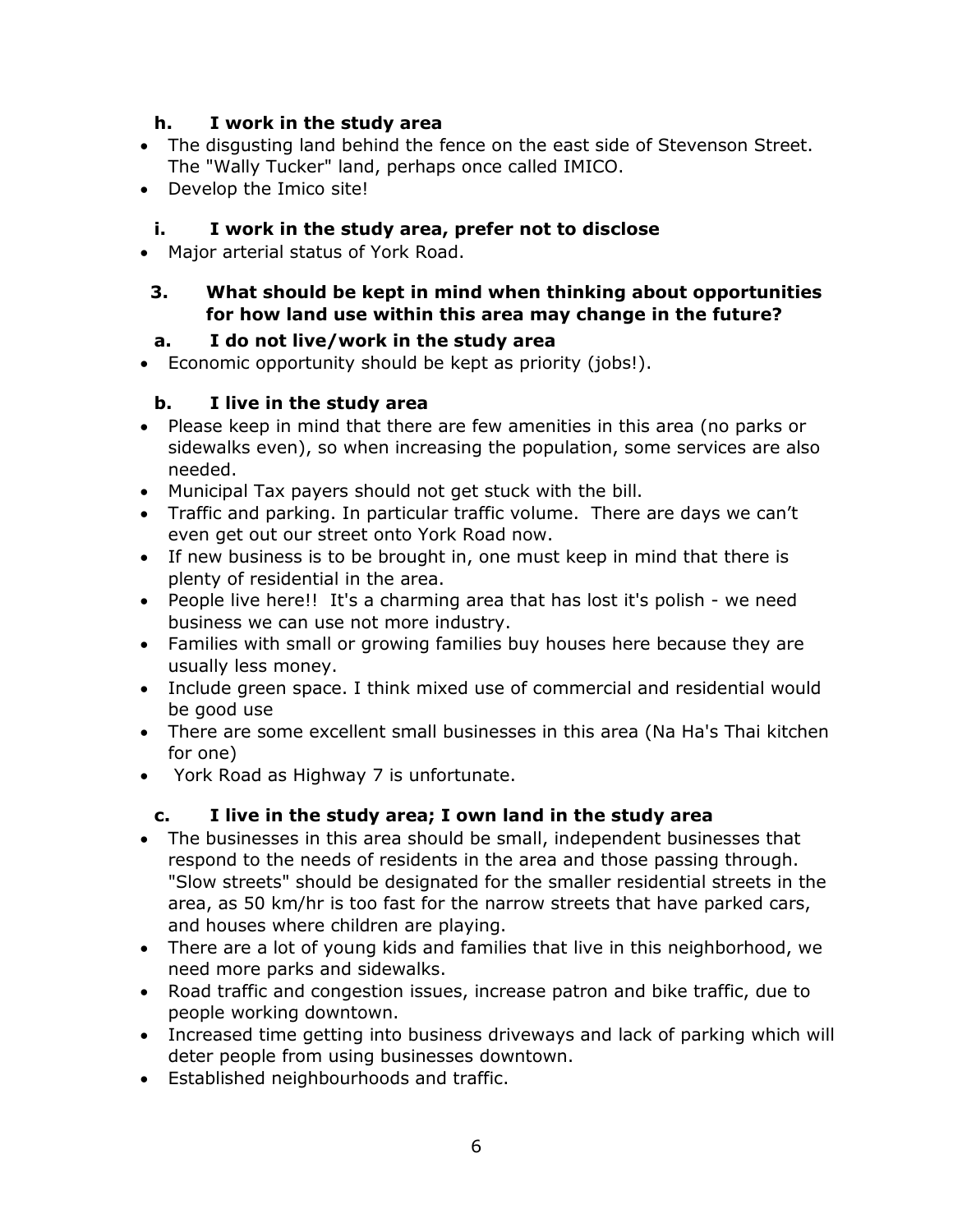- There are a considerable number of residential properties in this zone (notably, the properties south of York are left out of the consultations); many of these properties have only one route to access their homes. Increased housing density means more traffic, and this area already sees considerable traffic (esp. as York Rd is also Hwy 7). As an older neighbourhood, the streets are narrow and they don't always line up for easy flow of traffic. I am concerned about the movement of people in the neighbourhood and hope that considerations for busing, cycling, and walkways will be carefully considered.
- Beautifying green spaces; pedestrian safety : sidewalks ,safe crossings; Snow removal ,winter maintenance; waste recept

## **d. I live in the study area, I work in the study area**

 With more and more people looking to Guelph as a place to live I think this land would create more value as a residential/ commercial area. If the vacant land where the old foundry is finally able to be developed on it would make an awesome residential/recreational area.

#### **e. I live/work nearby the study area**

- Make this neighbourhood desirable! Use places like Amsterdam as a model for mixed-use.
- Traffic on York Rd
- Train schedule on GJR
- A lot of families live here. We chose this area for the proximity to the river, to trails and nature, as well as for the ability to access downtown easily. This is primarily a place where we live, and don't want to see it turned into commercial/industrial only.
- Need for more residential housing because Guelph's population is exploding.
- Residents traffic green space (we need more) walkability and not car oriented low-rise housing single family, townies etc. No high-rise this neighbourhood is like a village quaint try and maintain this deal with traffic issues (large trucks down York etc.)

#### **f. I own land in the study area**

- The lights at York and Victoria are dangerous already, with more volume there would need to be big adjustments. Change the bus stop in front of Greek Garden, it becomes a hot mess, and have an alternate entrance for the Tim Hortons.
- There are so many creative people living in the ward. High rises would be deflating, I can only hope that these gentrifications will reflect the personality of the area.
- move the trains
- Should be commercial area
- More restaurants, pubs. Draw people to the area.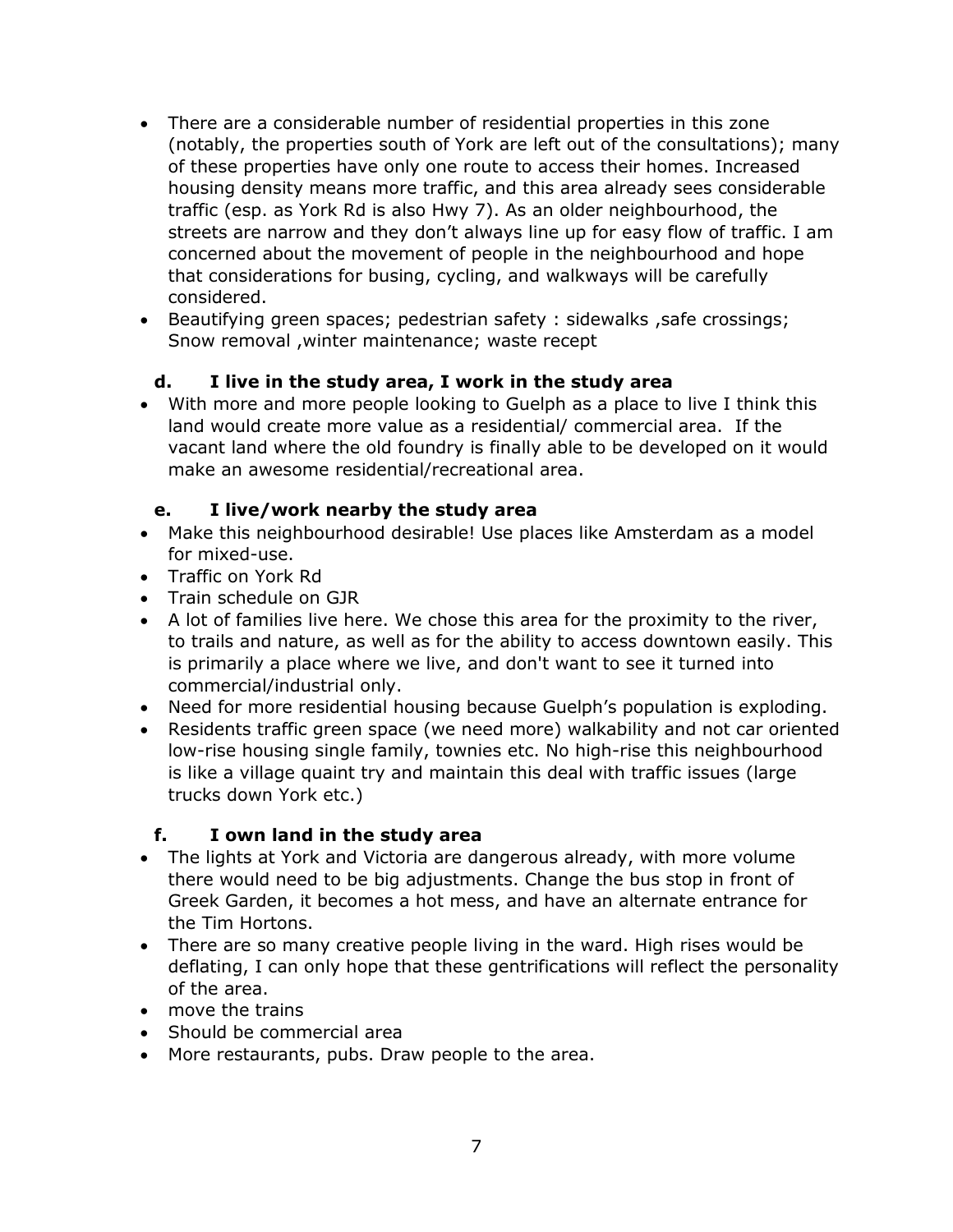#### **g. I own land in the study area, I work in the study area**

- Ward feel
- Traffic and parking impacts on existing businesses.

## **h. I work in the study area**

- More housing, perhaps condos/townhomes would be great. Also the area needs some small plaza-type amenities
- That traditionally this was a mixed industrial/ residential area, and I think that should be reflected in any future plans for the area. Rather than just approving town homes (i.e., Biltmore development) having a more mixed use space here, more representative of the ward in general would be good.

# **i. I work in the study area, prefer not to disclose**

Maintain historic character of neighbourhood.

# **4. Geotechnical Data Input**

## **a. What do you like in this area?**

 The GJR rail line should be an extension of the Trans Canada Trail South starting at MacDonell and continue all the way to Victoria Rd and beyond to the Yorklands eventually. This would also be a continuation of the Guelph To Goderich trail (G2G) making is even more accessible once the Guelph connection is complete. Apart from the economic benefit to all the new development in the Ward it would also bring economic and environmental benefits by encouraging a healthier lifestyle by enabling a pleasurable and safe biking and walking trail.

#### **b. What would you like to see change?**

- The ward is such an exciting place because of it's history of mixed development. Moving forward I would love to see the city design a space where people can live, shop and work within the same community. More green space would be nice too!
- Lots of traffic congestion. If possible, I would add turning lane from Victoria to Stevenson and bike lanes.

# **c. What do you not like in this area?**

- Sketchy empty lot. I know it's a brownfield, but makes me feel unsafe walking by at night. Please don't turn it into condos.
- Frustrating staggered intersection. A lot of near misses.

# **Sub-area 2 - Development along Victoria Road**

- **1. What do you like best about this area?**
	- **a. I do not live/work in the study area**
	- Jobs!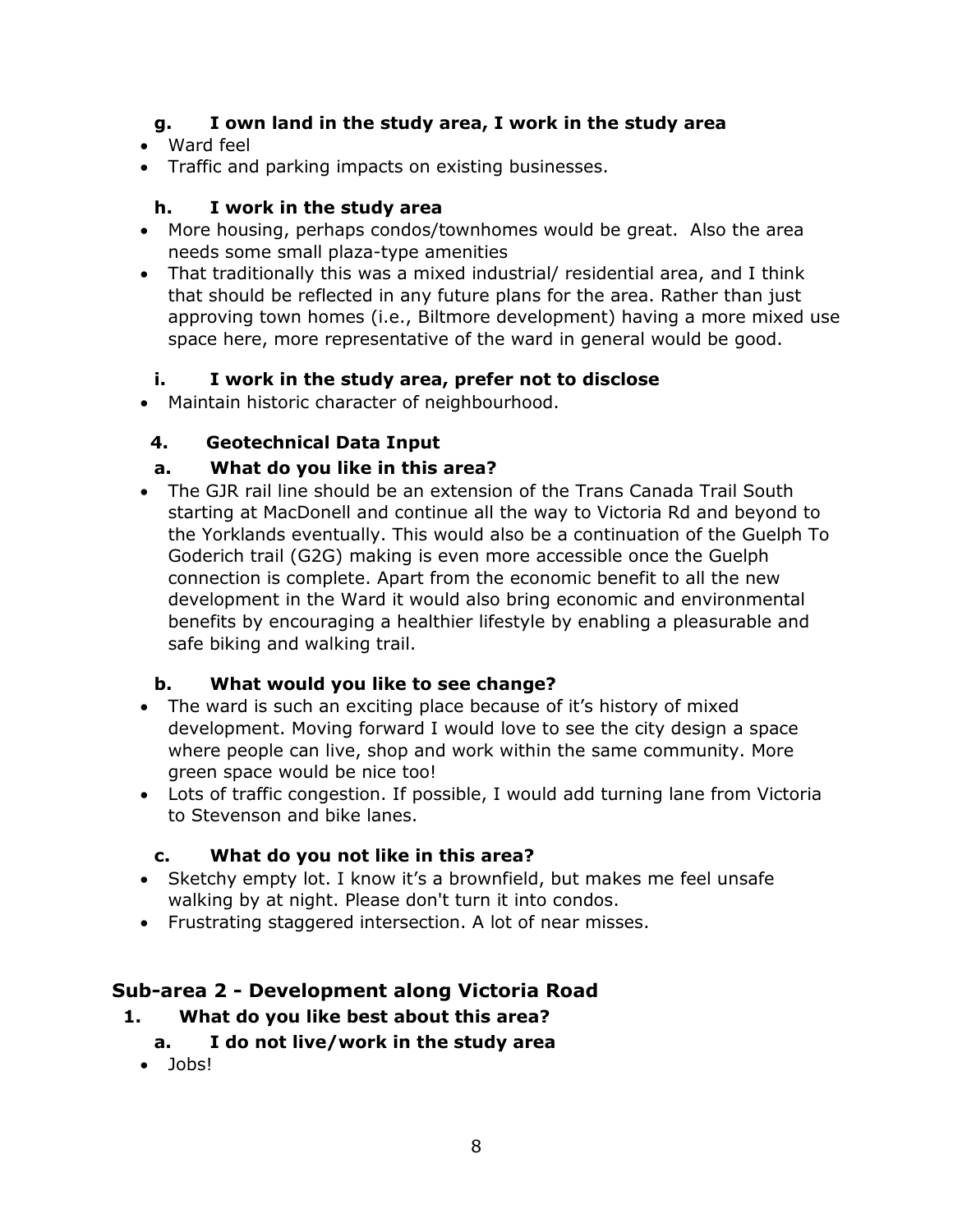#### **b. I live in the study area**

- There's beer sold here.
- Mixed use of land
- It is not exceptionally busy.
- I love trains so living by the rail yard is no issue at all. The grotto building is great - it's a shame it doesn't have more we can use in it but my son is an avid climber and loves it - and the strip by it is good, for example Royal City Brewing adds to the area a lived-in feel. The plaza at Victoria and Elizabeth is good - the Queens Cafe, Malkim, etc.
- Being on the outside of the city, close to Rockwood. Its potential!
- Royal city brewery.
- I am a resident in this area. Residential aspects have strong character. Quick access to downtown and outside of town. Quick access to resident valuable services (Na Ha's Thai Kitchen, Royal City Brewery, Guelph Grotto Climbing gym, and other small businesses).

#### **c. I live in the study area; I own land in the study area**

- Almost nothing. It is an ugly, poorly-maintained stretch of Victoria Road. The only attractive place is the fire station on the corner of Elizabeth and Victoria. The city has not planted trees, nor maintained the road. There is not bike lane, which would be a benefit, given that the Victoria Road Rec Centre is just a bit further north. In general, people drive too fast along this stretch of road, especially as they come down the hill from the south, making entry and exit to and from businesses dangerous.
- Ouiet neighbourhoods
- Great variety of businesses to service the East End. The increase of small, diverse businesses has been great for the neighbourhood.
- Not much -very dumpy, road conditions are terrible.

#### **d. I live in the study area, I work in the study area**

 I own a home in this area on Victoria Rd and I grew up in this area of Guelph. I love how it is a small pocket of residents in an ever growing city. I use the businesses in the area and also work just a few minutes walk from my home. Until recently I also enjoyed living by train tracks (a heritage thing too complex to state here) however the new rail company has been running their schedule quite late into the night. It has not yet been a month but they have conducted rail activity past 11 PM quite more times than I witnessed Ontario Southland in 6 years.

#### **e. I live/work nearby the study area**

- Traffic light spacing/timing.
- Comments:
	- o Improvements at Elizabeth St. intersection; and
	- o Some commercial.
- The commercial use of the space, with all the little restaurants and stores that have been popping up in the last few years.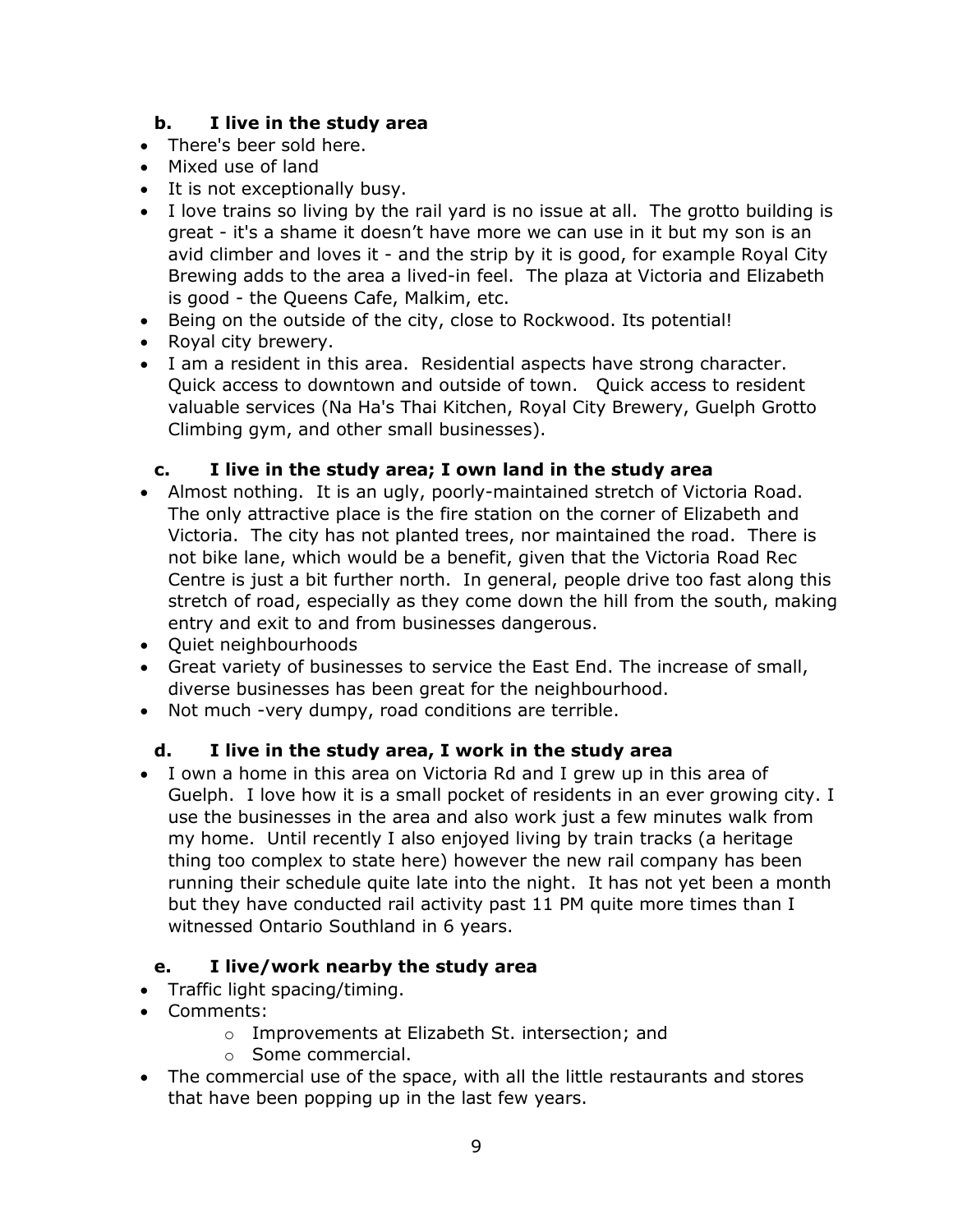- The Royal city plaza and businesses.
- Southbound Victoria road is a direct beeline to College Ave., Stone Road, Arkell & Clair Roads and therefor is a major road comparable to Gordon Street and also Edinburgh Road.
- Not really much / I like the factory re-used on the corner of York and Victoria the owners have done good job of repositioning this building. This old factory should be considered for heritage designation. The small grouping of houses or simcoe street.
- But the rest of area concrete, sporadic not well utilized spaces.

#### **f. I own land in the study area**

- Hands down, Royal City Brewery.
- We are on a dead-end street.
- Accessibility.
- Jobs.

#### **g. I own land in the study area, I work in the study area**

Economical place to operate businesses and diversification.

#### **h. I work in the study area**

- Note much. It's old and run down looks like a ghetto.
- Potential.

#### **i. I work in the study area, prefer not to disclose**

• Small businesses.

#### **2. What would change about this area?**

#### **a. I do not live/work in the study area**

Open up the residential zoning to allow for commercial/retail opportunities.

#### **b. I live in the study area**

- Make York and Victoria area look less run down. When driving west along York towards Victoria and then turning left on Victoria to go to Tim Hortons, it is very unsafe as there is no turn lane to get into the Tim Hortons plaza. People make an immediate stop to turn and cause accidents.
- It would look less like an industrial wasteland.
- Nothina
- I would have no changes
- I don't like the aggregate / gravel yard being right there it's scruffy. The intersection of York and Victoria is a mess especially the south east corner vacant lot. The area that is to the west of Wells is a disaster. I live on Wells and the area there is a mess.
- Train, traffic, businesses are only industrial or commercial. NOTHING for residential owners. Very hard landscapes. Not manicured at all. Needs to be cleaned up and maintained. Noise from train is at all hours of day, night and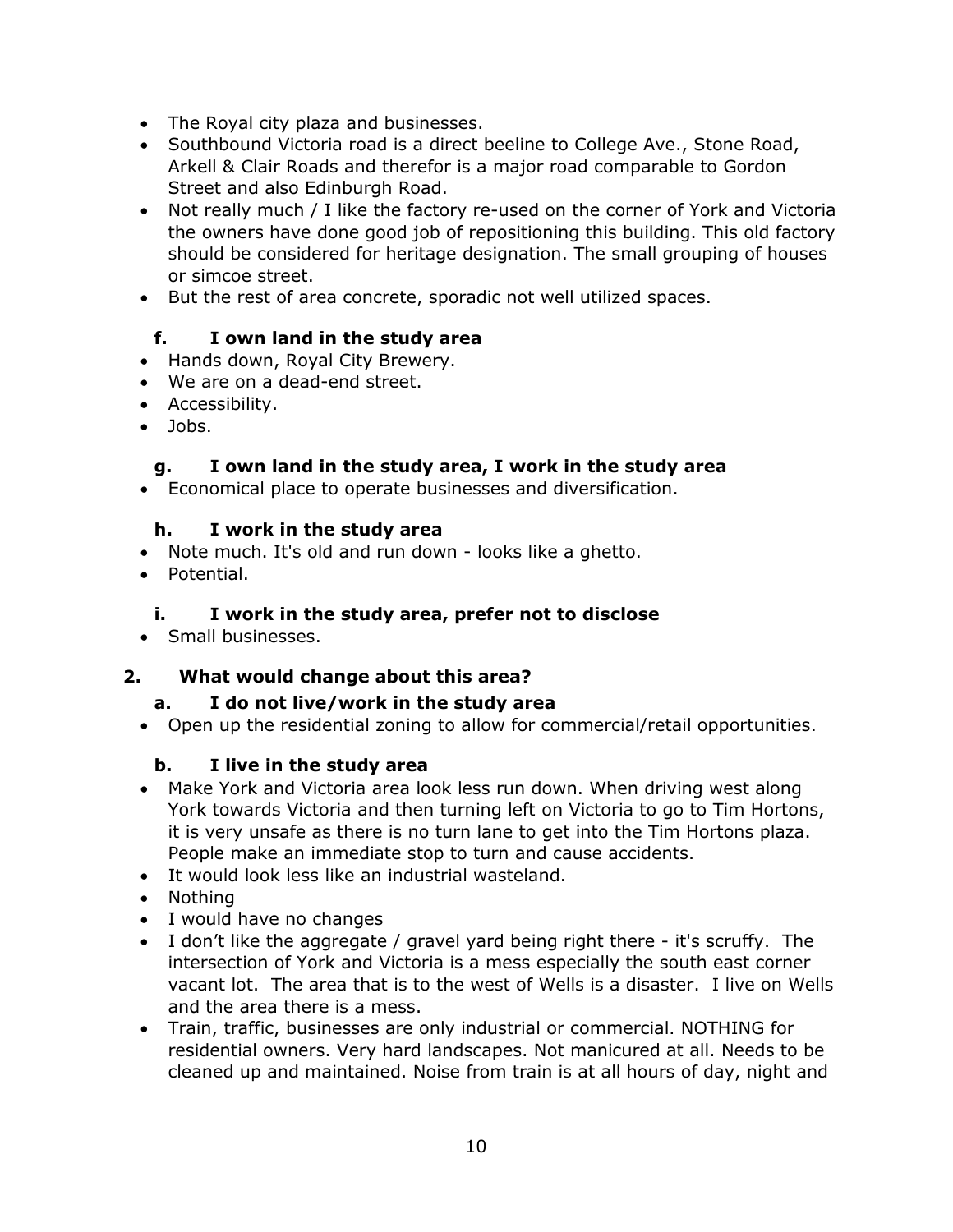early morning. Sound barriers, new fences should be implemented especially for families living near it.

- Put a side walk on both sides and further away from road.
- Reduction of industrial areas. Expansion of park land. Removal of rail line. Gentrification and augmentation of existing residential area, while creating areas of affordable housing. Expansion of residential zoning. Expansion of resident focused businesses (restaurants, patios, clothing, and arts).
- Removal of York Road as Highway 7.

#### **c. I live in the study area; I own land in the study area**

- As for the road itself, the turn lane just south of York Road (that goes into the Tim Horton's area) needs to be extended. Drivers going in and out of that commercial strip are constantly trying to manoeuvre around each other. Trees need to be planted along the road and sidewalks need to be installed and maintained on both sides of Victoria. This area should remain a commercial strip without any residential dwellings.
- Same as South end on Clair road. More family runner business
- This need updated and beautified to say the least. Common Guelph we need to keep it classy and sink some money into making this area more appealing.
- It seems fine to me right now
- Fix the road! One of the worst stretches of road in the neighbourhood. Sidewalks on both sides would encourage people to walk more to these businesses. Encourage even more diversity of businesses and consider moving heavy industrial out of the area to industrial zone along Watson. Given the history of industrial use, pollution remains a concern (ground and water, notably).
- Make it easier to access businesses.

#### **d. I live in the study area, I work in the study area**

 I had a survey company trudge through my backyard on behalf of Guelph Junction Railway and was informed that they own some of my backyard. I asked if I could lease the land that they are speaking about and was told no, they are building a storage facility in this area. This area has been maintained by the residents of this community. We have mowed the grass, shoveled the snow and utilized the alley for decades. The land directly across the street is also on the same survey line, I and other residents in this area believe that the "storage facility" would be better across the street, away from the residential area. It would be great if there was a set time that the trains were not allowed to work at night, like 9 pm or so.

#### **e. I live/work nearby the study area**

- Add separated bike lanes rather than gutter lanes.
- Better road for turning into businesses
- Comments:
	- o Full sidewalks;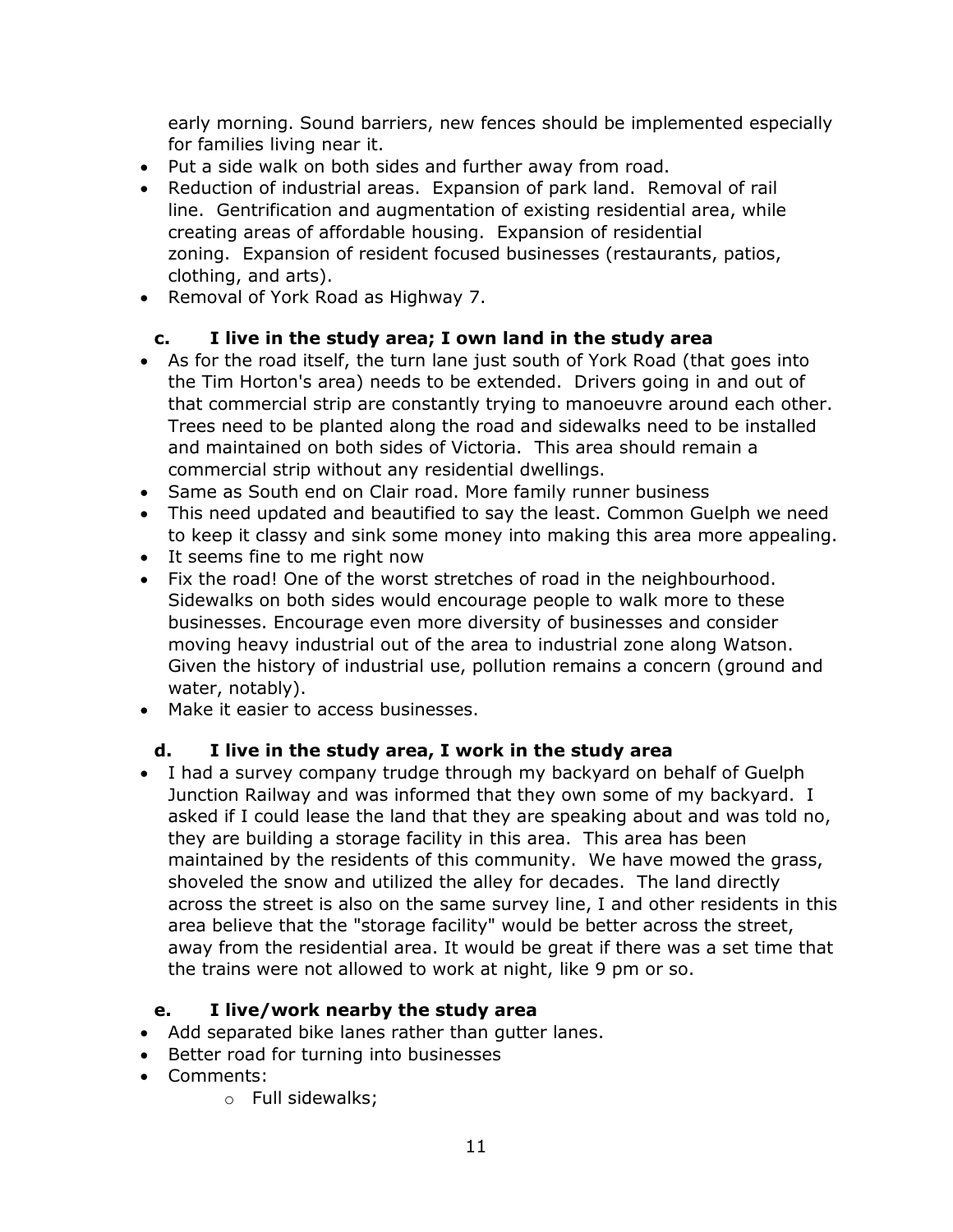- o Total reconstruction of road;
- o More established retails; and
- o Close scrap yard or relocate.
- The intersection is really busy and sometimes hard to navigate. Trains tend to run during rush hour, which blocks everything for many minutes. With the heavy traffic, it can be really challenging to access some of the businesses (e.g. turning into the parking lot at Royal City Brewery). It's a little outside of the survey area, but the entrance to the Tim Hortons is also a mess, and cars trying to access the lot often block/slow down traffic along Victoria.
- Added landscape or enhanced building facades.
- Less buildings in state of disrepair. More trees along roadside.
- The road needs repaved.
- Widen the intersection of York Road and Victoria Road.
- Build Bridges for train tracks on York Road and Victoria road.
- It's a very dilapidated looking entrance to our city.
- More green frontage is beautiful more pedestrian friendly larger sidewalks.

## **f. I own land in the study area**

- Addition of road divisions and medians with bus lanes.
- Move the trains.
- Should be commercial land.
- Clean it up, ugly.
- Allow a broader mix of businesses to locate.

# **g. I own land in the study area, I work in the study area**

• Nothing.

# **h. I work in the study area**

- It's mostly commercial/industrial so... what can be done?
- Hard to say. It's pretty rough at the moment, but it is a working space. I'd work to improve the road itself and improve the easements. Lots of ragged entrances and exits along this stretch.

# **i. I work in the study area, prefer not to disclose**

• Nothing.

## **3. What should be kept in mind when thinking about opportunities for how land use within this area may change in the future?**

# **a. I do not live/work in the study area**

Economic opportunities should be the focus (jobs!).

# **b. I live in the study area**

- If the population increases in this community, so will traffic along this road.
- Municipal tax payers should not get stuck with the bill.
- Again, high traffic volume.
- That there are still residences in this area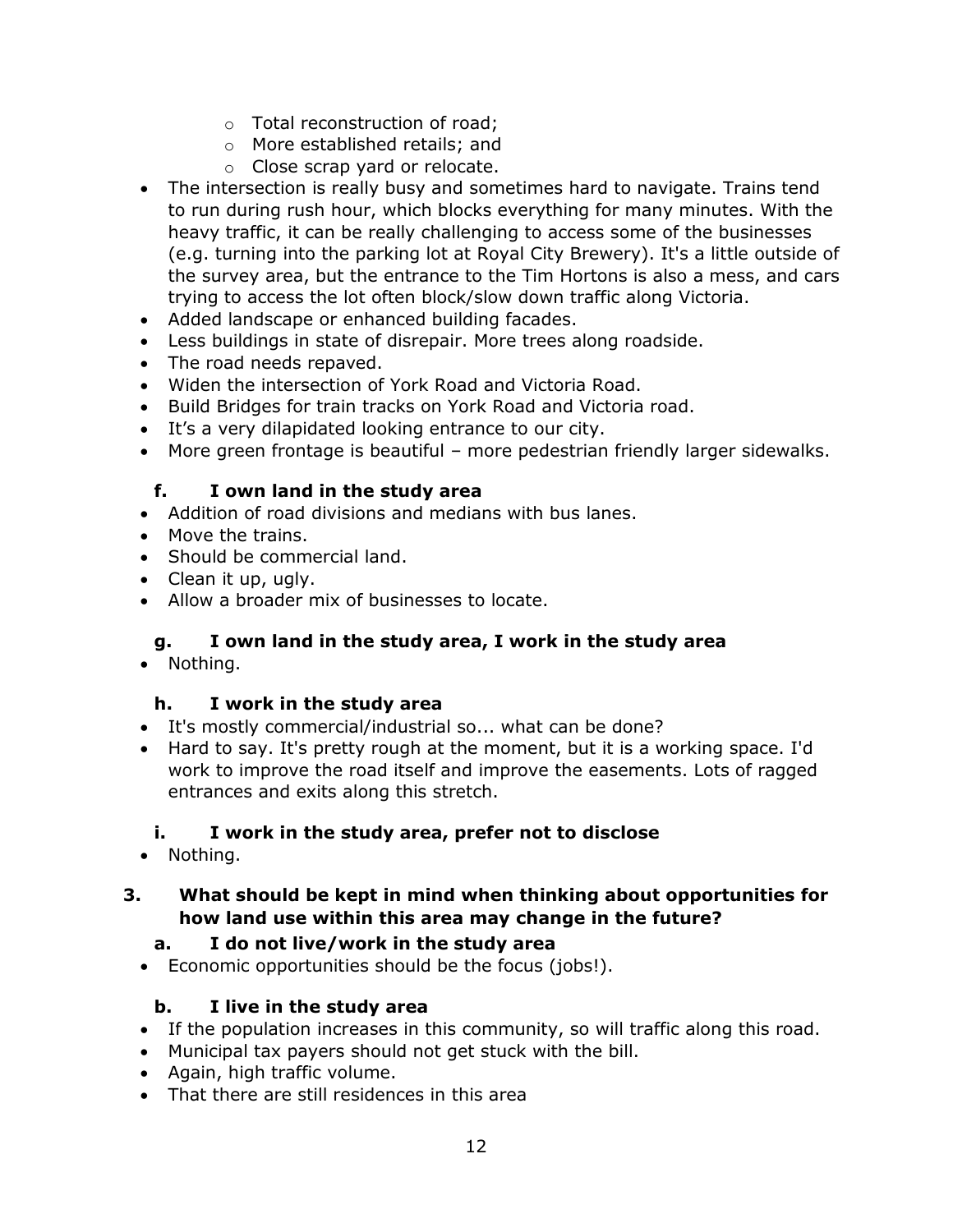- Again people live here! But the people that do realize it's a mixed use commercial / residential / industrial area - it just needs to be better maintained.
- Families live here with small children! Safety, noise and beautification should be a priority. People who live in this area need traffic to be condensed and make our area easier to access amenities. We are an entry point to Guelph and not visually pleasing in anyway!
- There are some excellent small businesses operating in this area (Royal City Brewery, Guelph Grotto Climbing gym), but the area is in desperate need of additional restaurants, patios, park lands and other services providing residents with a "neighbourhood" feel. "Troy's Toys" and other similar businesses offer nothing to foster the area as a community.
- York Road as Highway 7 is unfortunate.

## **c. I live in the study area; I own land in the study area**

- This isn't a suitable stretch of road for residential zoning, so I would keep it as commercial use only and remove any residential use along the frontage of Victoria Road in this section.
- It looks like a dump there. Too many homeless people. It needs to be cleaned up.
- Think about traffic congestion and roadways.
- High density building, keeping some trees and nature space.
- The continued shuttling of trains in the yards here creates significant delays for drivers, esp. during rush hour times; any steps to speed up this process would be appreciated.
- Traffic flow- round abouts at York /Victoria and at Victoria/Elizabeth.

#### **d. I live in the study area, I work in the study area**

 The residential houses in this area have a historical meaning in Guelph. The house I own was a worker house owned at one time by the foundry and rented to new Canadians trying to start a new life. It was what this city was built on.

#### **e. I live/work nearby the study area**

- Future proof this area.
- Lots of traffic already in this area.
- Rail crossing at GJR.
- Potential bus route on Victoria Rd.
- I'd make sure to keep some lots for smaller commercial use/businesses, which really help bring this neighbourhood to life (and not remove businesses to create huge industrial space).
- Impacts of rail and associated noise.
- Building inclusive community space, balancing transportation needs.
- Increasing university of Guelph student population as well as young families
- More high-density housing will be needed.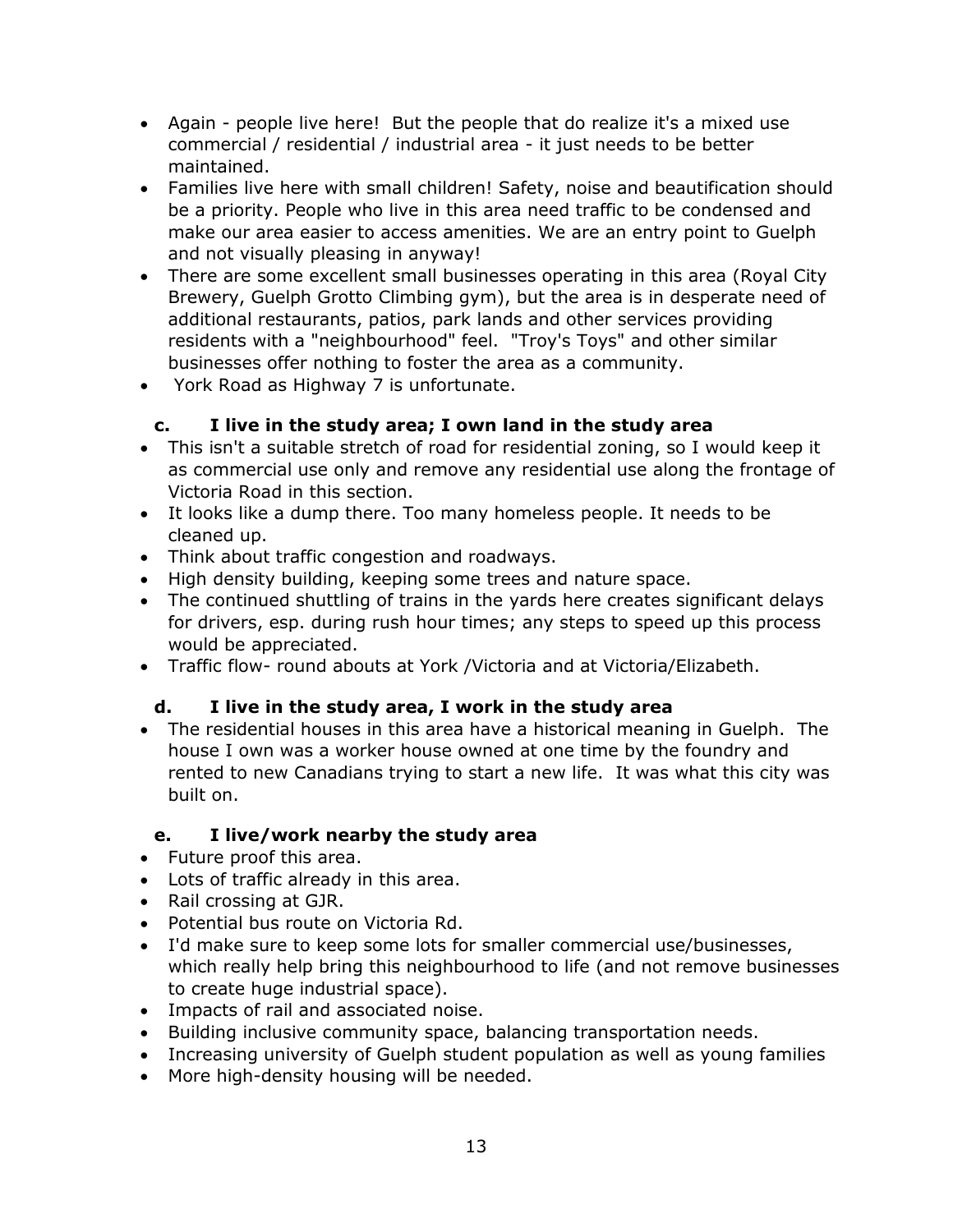- Green spaces, pedestrian scaled developments not car acierated, bring some green and less asphalt area, transport needs to look at diversity truck traffic. Need a ring road system to keep large. Transports from travelling thru the city this does not do well in the older parts of the city. Where homes, business are close to roads and road network can only grow so big.
- Mixed human scale land use , walkable community business and residents.

## **f. I own land in the study area**

- Busy road, railroad.
- Make it prettier, more inviting.
- Allow a broader mix of businesses to locate.

#### **g. I own land in the study area, I work in the study area**

Off road parking and possibly a turning lane.

#### **h. I work in the study area**

 I'd imagine that in the future there will be more commercial opportunities along this stretch, so making it easier for those types of businesses to operate there would be good.

#### **i. I work in the study area, prefer not to disclose**

 Rail lines already provide traffic backups, any significant intensification particularly residential - would simply add to the issue.

#### **4. Geotechnical Data Input**

#### **a. What do you not like in this area?**

- Awful parking lot. Dangerous getting in and out of it. I feel bad for the businesses. Make a better entrance off of York Rd and bigger parking lot.
- I find this a difficult parking lot to get in, as the entrance is not clear. The curb is rounded so you can drive in anywhere, but that makes it unsafe with other cars going in and out from Elizabeth and Victoria. Maybe some clearly defined curbs for entry and exit might help for the plaza.

# **Sub-area 3 - East of Victoria Road**

# **1. What do you like best about this area?**

#### **a. I do not live/work in the study area**

• Rocky's.

#### **b. I live in the study area**

- Not sure
- You can get giant hot dogs.
- Nothing
- There are a number of small businesses in this area.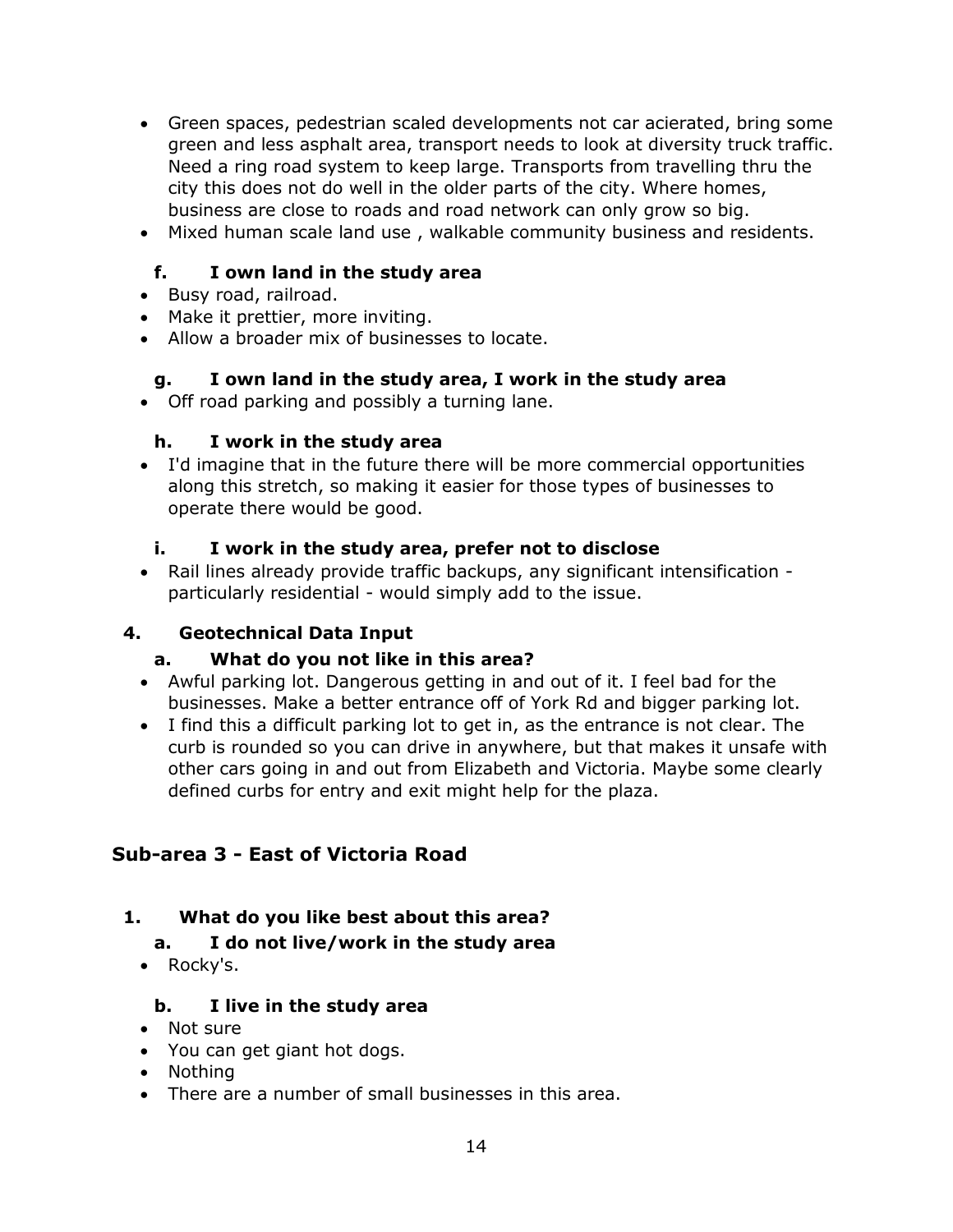- My house is in this area (Wells). I think for the most part Elizabeth is fine it's industrial but mostly well maintained (particularly the weld shop at Suburban and Elizabeth - we need more of this as it's so well maintained).
- Potential!
- It's kind of a dull area of the city. Not much to like. But I understand that parts of the city need mechanics, scrap steel business, auto sale, etc.
- The Water Store is handy. The area has quick access to wetlands and green lands, and easy access downtown.

# **c. I live in the study area; I own land in the study area**

- I live in this area on Beaumont Crescent. In general, the residential area is quiet and most of the properties are well-maintained by the residents. Also, it's within walking distance of a lovely park-like setting (the O.R.) where one can walk and enjoy nature. It's close to downtown, while not being in the middle of things, has a bus stop nearby, as well as a bike path along Elizabeth Street, and is close to a few small retail businesses.
- The metal factory is cool. But it needs to be more friendly of an area. Half industrial and half residential. When you come into Guelph, it looks dumpy.
- Quiet and friendly neighbours.
- I am less familiar with this area given that it is predominantly commercial & industrial. The rebuilding of Elizabeth (including the intersection at York) a few years ago seems to have been a good improvement.

#### **d. I live in the study area, I work in the study area**

• I like the choice of mechanical shops in this area. There is also a restaurant that is great!!

#### **e. I live/work nearby the study area**

- Nothing.
- Interesting road layout.
- Some commercial.
- Tucked away.
- Elizabeth Street is a short cut when driving between Victoria road and York road.
- This area provides some employment.
- Bernadis!
- Most of area really needs a face lift, sidewalks, greenspace.

#### **f. I own land in the study area**

- Accessibility to Guelph resources.
- Jobs.

#### **g. I own land in the study area, I work in the study area**

- Nothing striking.
- Diversity.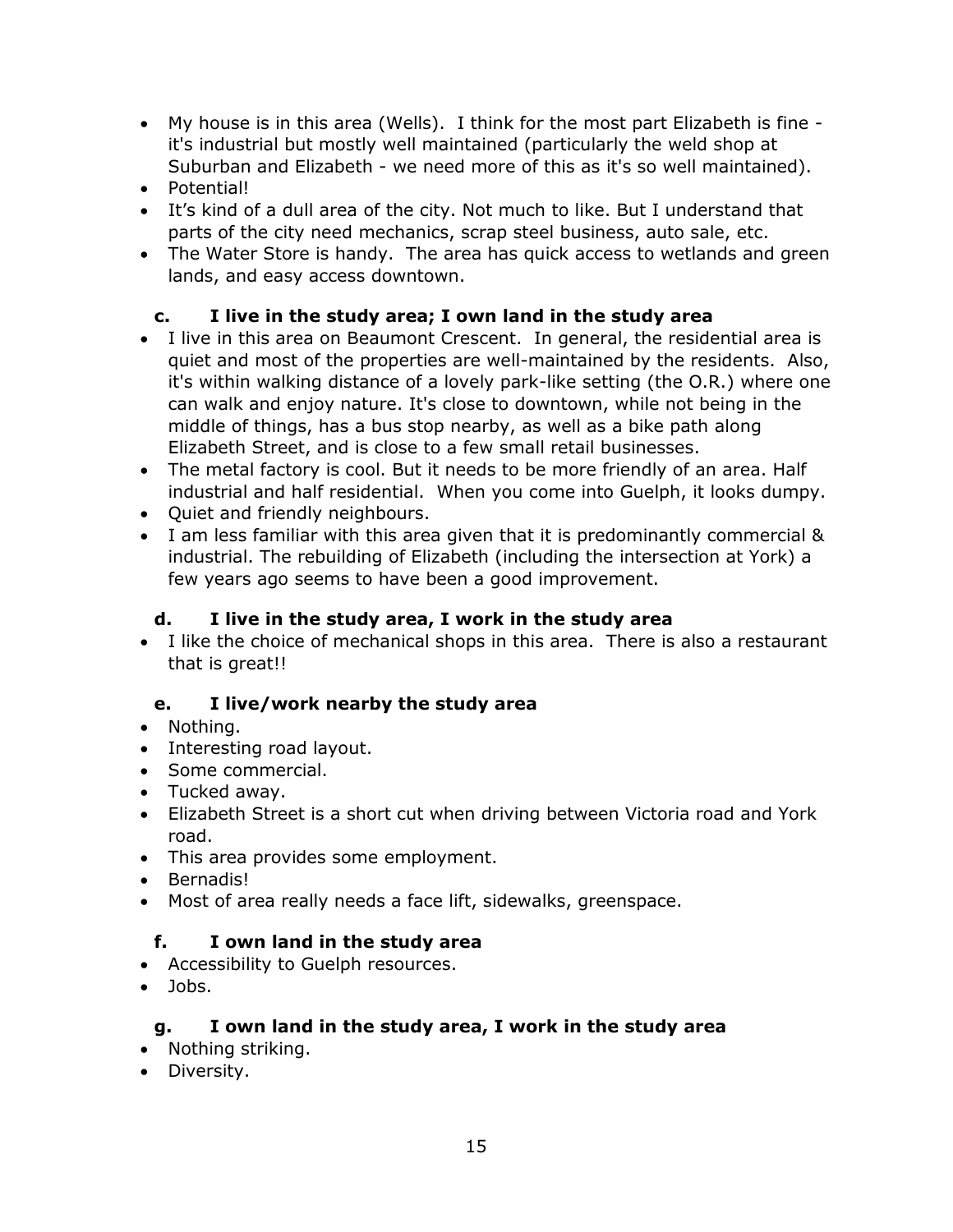#### **h. I work in the study area**

What's to like? Rocky's?

# **i. I work in the study area, prefer not to disclose**

Don't know, can't tell where on the street the line is drawn.

#### **2. What would change about this area?**

#### **a. I do not live/work in the study area**

 Open up the residential zoning to allow for commercial/retail opportunities. Zoning should be open (by-law changes unnecessary) to allow for organic changes.

#### **b. I live in the study area**

- Not sure
- Relocate the scrap yard, clean up that automobile wash and remove the light at the intersection of Elizabeth and York Rd it's a serious pain in the butt.
- Nothing
- I cannot think of any.
- West of Wells is a disaster. Wells needs paving we pay taxes but rarely get snow ploughing or street repairs. I'd like it to be tidier - vacant lot when you enter Wells on the right for example - it's been vacant since we moved here. Can some type of level of maintenance be required?
- Traffic, landscaping, add trees, flowers, statues, signs. Make everything more visually stimulating and safer.
- The metal yard is a huge eyesore. Reduction of industrial areas. Expansion of park land. Augmentation of existing residential areas and residential services, while maintaining or creating areas of affordable housing. Expansion of residential zoning. Expansion of resident focused businesses (restaurants, patios, clothing, and arts).

#### **c. I live in the study area; I own land in the study area**

- There is definitely not enough of a separation between the small residential areas and the commercial/industrial businesses. For example, there is a car lot across the street from us that does not have any trees or fence or any kind of barrier, and has far too many floodlights that continue to shine towards the residential area. Additionally, we have a junkyard next door that is allowed to exist even though it appears to no longer be in operation, nor does it have a fence with a gate enclosing the property. Also within view of both our front and back yards, there is a variety of abandoned articles, such as a trailer covered with graffiti, rusty equipment on top of shipping containers, and an old deck left out to disintegrate.
- The City has not maintained this small neighbourhood along Beaumont and Clearview; there are no sidewalks or curbs, and parking is not allowed in front of our house as would be normal in a residential area. Additionally, Beaumont Crescent would be a perfect street to formalize a bike path, since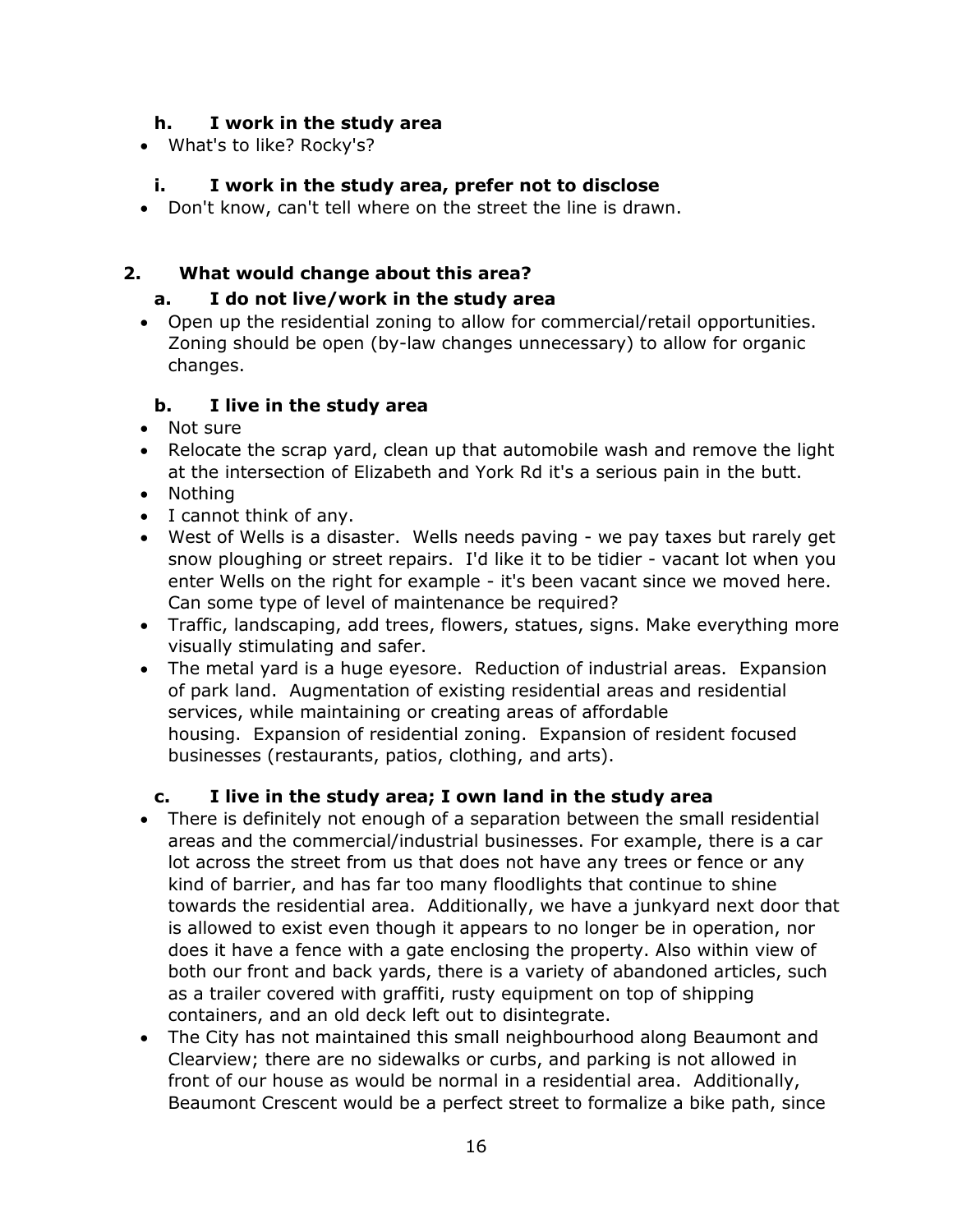it's used as such for workers going to and from Cargill, school children, and recreational cyclists. Also, it could hook up with the bike path on Elizabeth.

- I would like to see the City close the entrance to Beaumont and Clearview that comes off of York Road, and have the only access be from Elizabeth Street. This is because drivers often use Beaumont as a short-cut between York and Elizabeth to avoid the new light at that intersection. Since this section of Beaumont is used by pedestrians and cyclists, too much car traffic is a danger. Also, any business that fronts York Road should not be able to use Beaumont for an access.
- The City should plant trees along Elizabeth Street to increase shade cover during the summer and to help combat climate change. While I understand the City doesn't want to plant large trees along the south side of Beaumont because of the power lines, some attempt at separating commercial from residential needs to be done. Perhaps planting low-growing hedges or shrubs would be possible.
- Sidewalks please!!! More police presence.
- Quiet the traffic on Beaumont, the cars race down there now from Elizabeth Street to York Rd to beat the light. Put sidewalks in on Beaumont, Sloan, White and City view streets. Put a park so the children of the neighbourhood have a place to play. You have to drive to a park for the children to play.
- Make it a truck route to Victoria and then north to Woodlawn for trucks continuing on Hwy 7.

#### **d. I live in the study area, I work in the study area**

• The scrap metal place is loud and sometimes smelly.

#### **e. I live/work nearby the study area**

- Beautify it with additional trees/greenspace. it is very drab and grey right now.
- Pedestrian crossing over Metrolinx for access from adjacent residential subdivision.
- Full sidewalks.
- Inefficient land use.
- Make it feel less disjointed.
- Benmet metal (315 Elizabeth street) recycling business causes horrible noise pollution with crashing metal sounds all day.
- Please give them an incentive to move a new outer limit location where they have room to grow and not bother residential &/or commercial uses.
- Dan Gibson has heard many complaints about Benmat and has been a great help to us.
- Please build a grocery store (eg. NO FRILLS )and some apartment/condo buildings.

#### **f. I own land in the study area**

- Make it commercial area.
- Clean it up, ugly.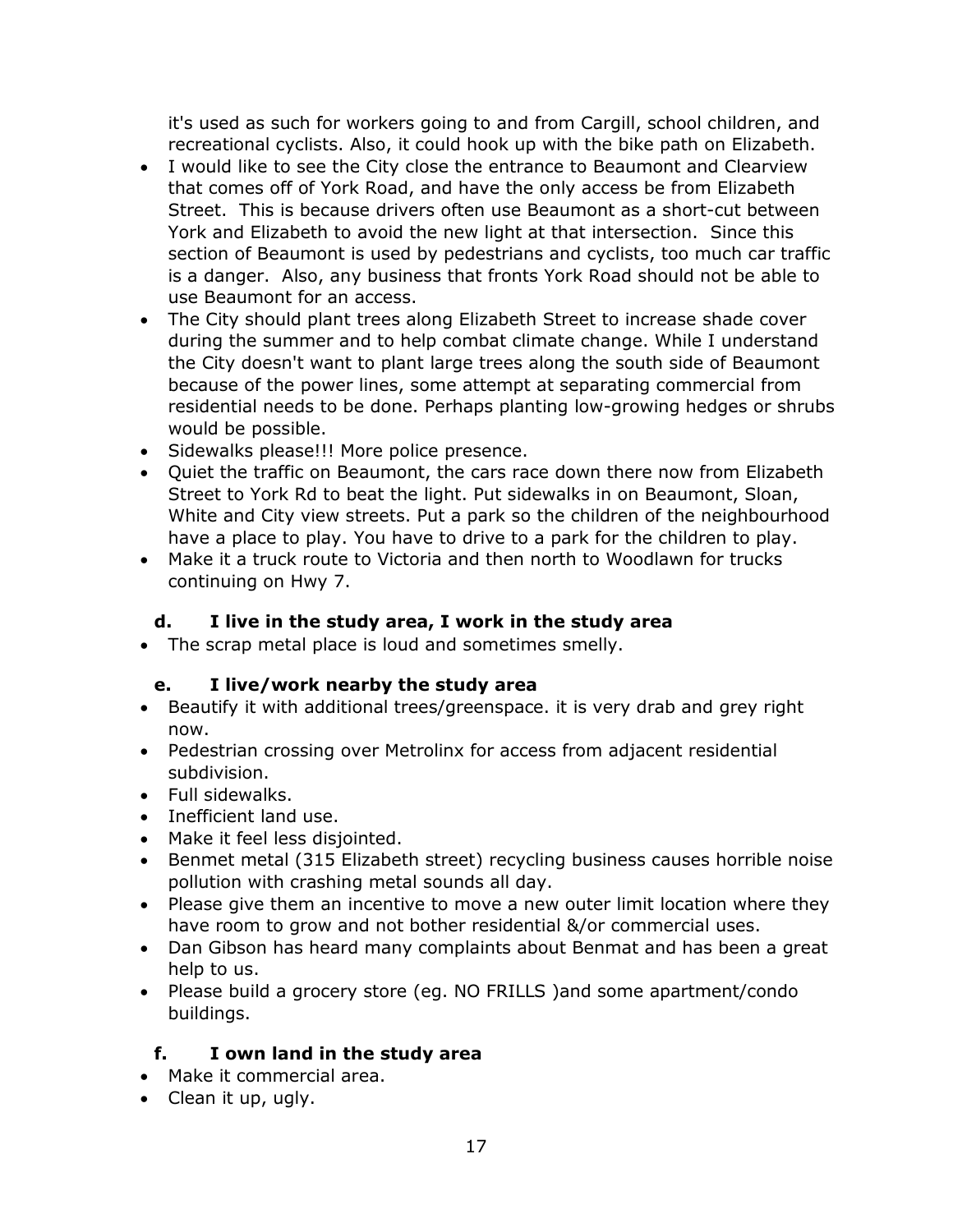Need to allow a broader range of uses in this area through the zoning. Eliminate specialized zones and broaden the SC uses.

# **g. I own land in the study area, I work in the study area**

- Sidewalks.
- Infill with small industrial buildings.

#### **h. I work in the study area**

- It looks so run-down. Not an inviting way to enter our beautiful city...
- It kind of does what it needs to, I'm not really sure that a change is necessary here.

#### **i. I work in the study area, prefer not to disclose**

• Road maintenance.

#### **3. What should be kept in mind when thinking about opportunities for how land use within this area may change in the future?**

#### **a. I do not live/work in the study area**

Economic opportunities should be the focus (jobs!)

## **b. I live in the study area**

- Not sure
- Municipal tax payers should not get stuck with the bill.
- Traffic congestion
- That there are still residences in the area for noise concerns etc.
- People live here!! Wells for example has 5-6 homes on it, children, people who take care of their homes but are let down by the state of what's around us.
- Kids live here! Families live here! We need to have access to safe places for children to go, learn, play or even walk on a sidewalk. Traffic doesn't even stop for school busses.
- The industrial areas provide value, but would be better placed outside of residential areas of the city.

#### **c. I live in the study area; I own land in the study area**

- The north side of Beaumont Crescent should be wholly residential. There is no place any longer for a junkyard or a business that houses heavy equipment / dump trucks in their yard in this corner of Sub-area 3, especially since there is a large metal recycling plant on Elizabeth. Additionally, the corner of Beaumont and Clearview should not be commercial, especially if access is cut off from York Road.
- Since this industrial area is so close to the city, any industry that comes in needs to be compatible with residential areas with regards to noise, odor, light pollution, and traffic requirements.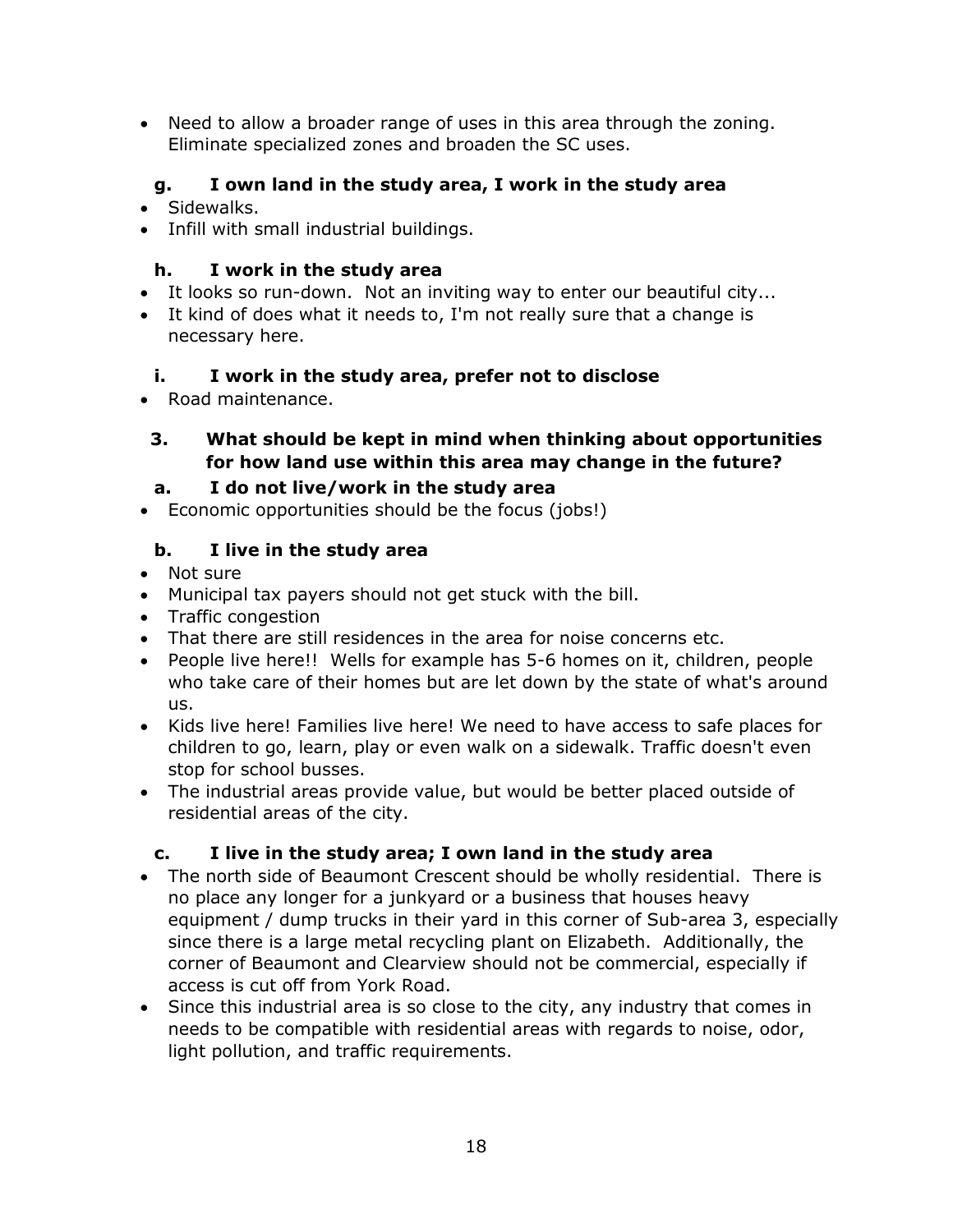- The City still needs to maintain aesthetic standards in requiring industrial and commercial businesses to plant trees and maintain their property in ways that are compatible with residential areas.
- Lot's of young families live in this area. There are no parks anywhere
- Amenities such as sidewalks, park for the neighbourhood children to safely play. Road repair
- Listen to the residential property owners of this neighbourhood to meet their needs, too.

# **d. I live in the study area, I work in the study area**

Great little industrial area.

## **e. I live/work nearby the study area**

- Avoid heat islands with trees and additional greenspace.
- Intensification.
- Underline intersection improvements of Elizabeth and York.
- Traffic.
- Increasing population
- Because of technology many people work from home.
- If think that what needs to be kept in mind for the whole study
	- $\circ$  Must be a beautiful gateway for the city.
		- o Must be geared towards human scale pedestrian friendly developments.
		- o Changes should reflect, compliment, respect and help the residential components already in existence.
		- o Retention of some of the small and larger, Industrial and commercial buildings as they are more affordable for private smallscale business, plus they have that human scale.
		- o No High-rises, big box traffic generating ideas.
		- o More green spaces, wider boulevards trees, wide side walks, bike lanes.
		- o Correctional lands must also be developed without destroying its beautify.
		- $\circ$  This would be Ideal for a new large hospital and other healthcare facility.

#### **f. I own land in the study area**

- Land owners.
- Make it more inviting, pretty.
- Need to allow a broader range of uses in this area through the zoning. Eliminate specialized zones and broaden the SC uses.

#### **g. I own land in the study area, I work in the study area**

• No not add housing.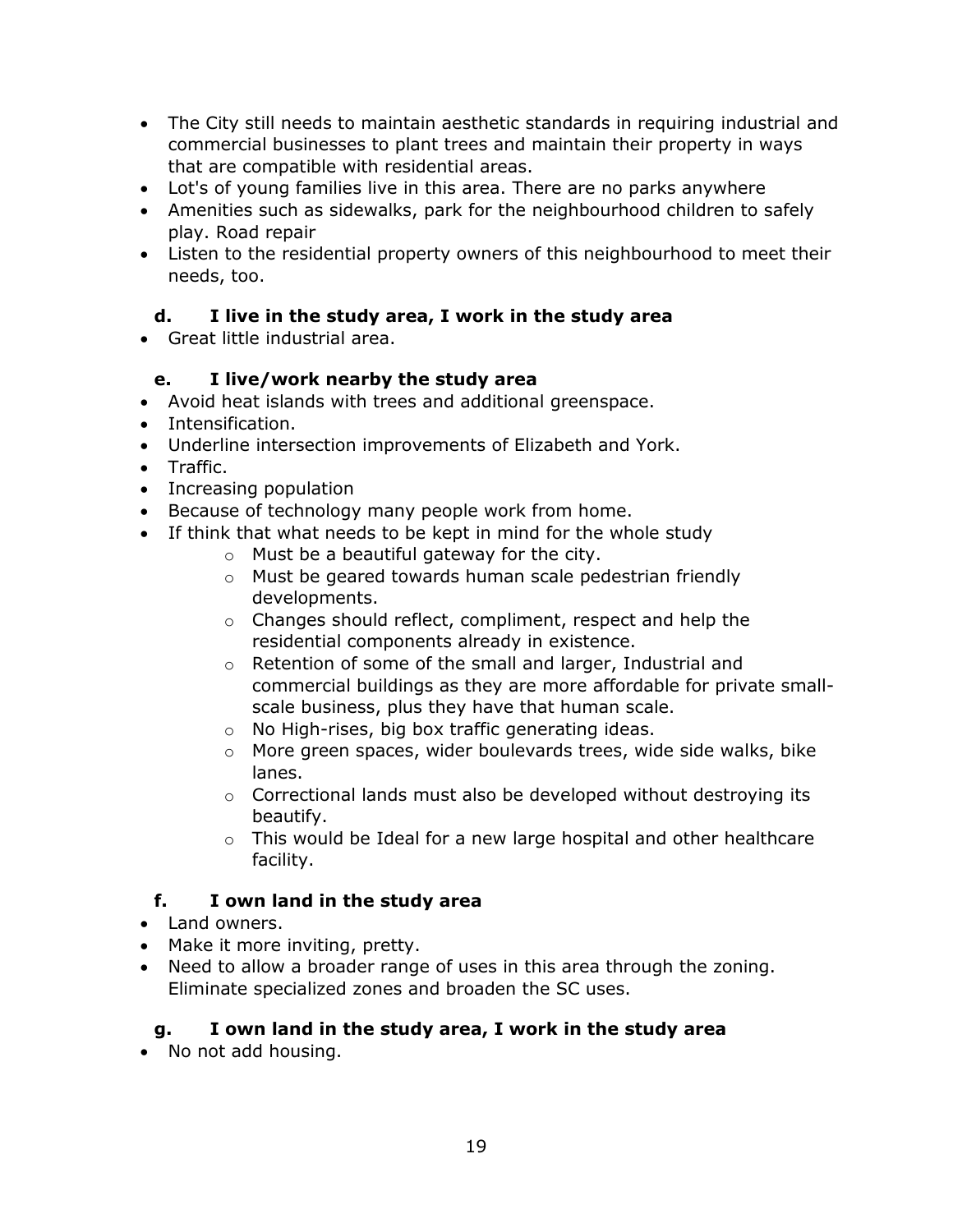#### **h. I work in the study area**

 I'd consider that this area isn't a stand alone piece, rather that hat is around this area will effect it too. In particular whatever happens with the provincial jail lands should play a role in how this area is treated as it faces them.

#### **i. I work in the study area, prefer not to disclose**

 Retain character, mixed uses to encourage a walk-to-work and liveable environment.

# **Sub-area 4 - York Road frontage east of Victoria Road**

#### **1. What do you like best about this area?**

#### **a. I do not live/work in the study area**

• The chocolate bar.

#### **b. I live in the study area**

- The OR
- Still the giant hot dogs.
- The green space on the south side of York Rd.
- The open areas on the South side we need to maintain the green space.
- So far, the improvements that have been made have been positive.
- There are some nice small businesses in the area, such as York Kitchen

#### **c. I live in the study area; I own land in the study area**

- As the Sub-area is defined, the most pleasant part is the small residential area along Clearview, City view, and Sloan, as well as access to the O.R. for its natural environment.
- The OR/ Old jail grounds are beautiful for walking. The water is gorgeous and has eye appeal.
- It is nice to have the green space on York road at the correctional centre
- The inclusion of low-income housing/ community housing across from a naturalized area.

#### **d. I live in the study area, I work in the study area**

The OR bring back the baseball fields and recreation area there.

#### **e. I live/work nearby the study area**

- Adjacent to the reformatory lands (York lands).
- Good throughway for traffic.
- I love what is happening with the York lands Green Hub and really appreciate all efforts to make this green space more accessible to the community.
- Nothing...as a main entrance to the city it is a horrible first impression
- Park frontage and restaurant.
- Beautiful view & Access to parkland across York road.
- People take wedding photos in the parkland
- Great fishing there and cross-country ski.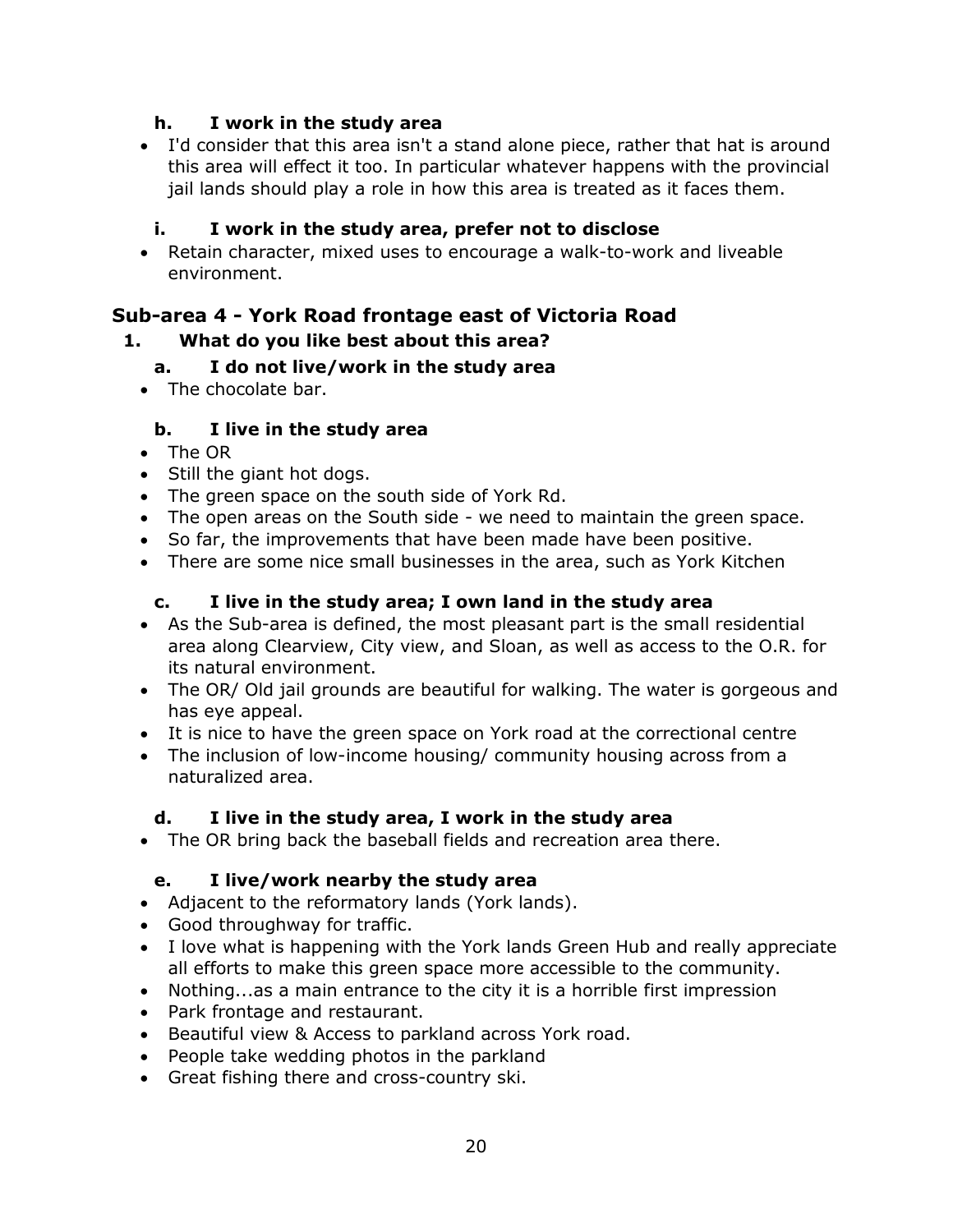Rockies, small little neighbourhoods proximity, to green space /old reformatory lands.

# **f. I own land in the study area**

- The green space.
- Good access.
- Not much.

#### **g. I own land in the study area, I work in the study area**

- Green land / trails / lakes.
- The diversity as it is unique with character unlike the new developments on Gordon Street.

#### **h. I work in the study area**

Not really anything. This is pretty underused space if I'm being honest.

#### **i. I work in the study area, prefer not to disclose**

• That it is near Greenspace.

## **2. What would change about this area?**

#### **a. I do not live/work in the study area**

• Nothing

## **b. I live in the study area**

- There are no sidewalks. Add a light at City view and York Road so people can cross the street to get to and from the bus stop on OR side of York Road.
- repave the road. Bull doze the car lots and build more appealing retail.
- I have no suggestions.
- Same comments re the streets off York just messy some of them and people do live on them that pay taxes and deserve better. Vacant and constantly changing hands lots need a plan to improve them to add commercial and residential value.
- Intersections of York and Victoria should be changed to reflect residential area.
- Re-pave York Road
- Support residential growth, increase park land, support small business, removal of industrial areas not directly supporting the community.
- Removal of York Road as Highway 7.

#### **c. I live in the study area; I own land in the study area**

 First, the York Road entrance into Guelph is currently poorly maintained and ugly. The road needs to be repaired and possibly widened without damaging the surrounding natural environment to make room for a bike lane, flower planters, and sidewalks on each side of the road. There needs to be more crosswalks (pedestrian controlled) for access to the current bus stop and the O.R.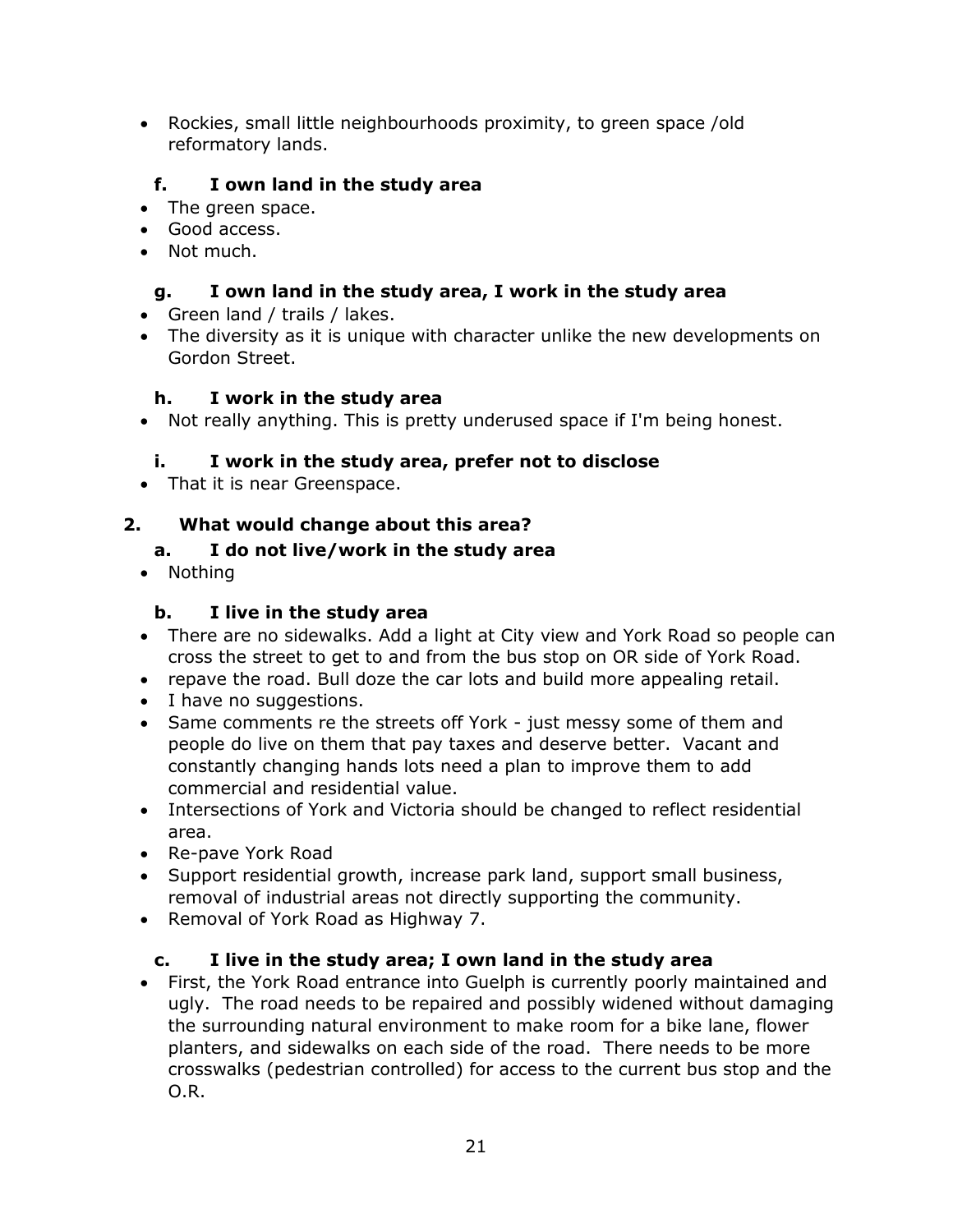- Sidewalks are imperative to enabling access to other neighbourhoods. It's not in your area of study, but the sidewalk needs to go all the way to Watson Parkway and around onto Watson. This would allow residents easier access to the East Branch Library and any potential services that may be developed in that area.
- The City owns a piece of property on City view that would be perfect for a park that could include community gardens, as well as play structures for children. Nearby is a social housing complex where people have little yard or garden space, so a park would be greatly appreciated by them, as well as by other residents in the neighbourhood. Additionally, it would enhance both the aesthetics and livability of the area.
- Better roads, curbs, sidewalks and a proper causeway to connect City view south to City view north so people can walk safely over there.
- Better roads, especially York Rd, light fixtures, enhanced attractiveness, signage, have some planters, create more parks for the children, especially around the Beaumont and City view area, they deserve a park.
- We need sidewalks on York Rd and we need the road fixed. It is a mine field with potholes.
- Fix the road! We could do with less car dealerships, but I recognize that having them in one area is logical for buyers. Is there space for a grocery store in this zone?

## **d. I live in the study area, I work in the study area**

• Some of the used car places look a little dumpy. Maybe they could spruce up their buildings.

# **e. I live/work nearby the study area**

- There needs to be safe crossing to access bus stops on the south side of York. Esp. at City view Dr South. There is a new 28 family complex at City view Village, there are many houses, and a social housing complex. Residents need safe crossing to bus stops on the opposite side of the road.
- Repave the road and add separated bike lanes. I would rather 1 lane each way with a centre turning lane than 4 lanes.
- Less bumpy road, proper sidewalk.
- Bigger retail.
- Remove steel dump.
- It is really difficult to travel there in any other way than by car. I have tried to bike or walk along that street and it is scary and dangerous - especially now that I have small kids, I always have to resort to driving in order to access commerce or services in that area. I'd love to see a more inclusive street, with clear sidewalks and bike lanes, and more opportunities to cross the road.
- Almost everything! Landscape, gateway features, road improvements
- Less focus on parking and large signage for business.
- Good sidewalks.
- Traffic lights with pedestrian crossing.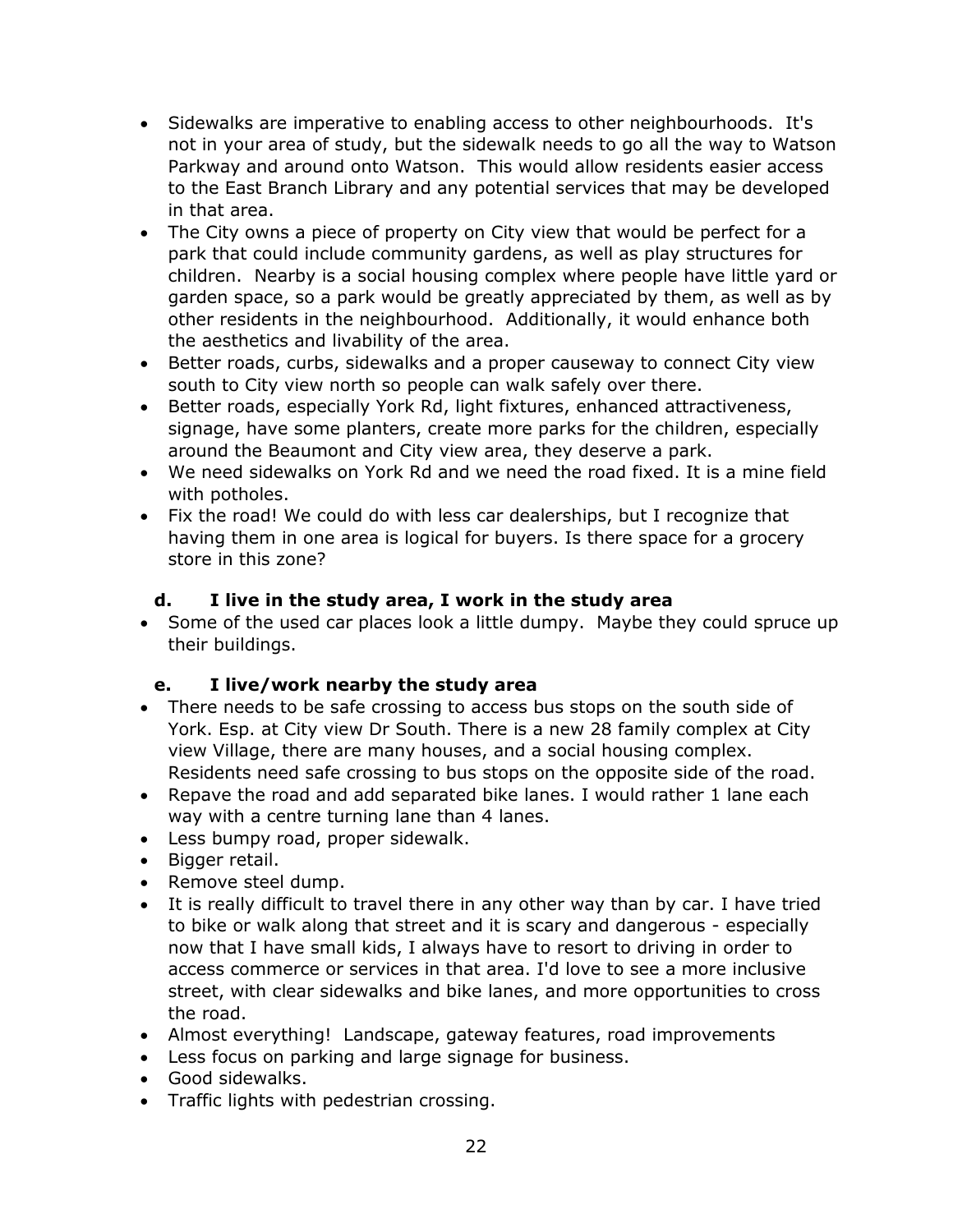- A dairy queen &or swiss chalet restaurants.
- A good sporting goods store.
- A daycare for young children.
- More greenspace, sidewalks.

#### **f. I own land in the study area**

- Access to the space, parking, communal gardens. People love this area, why not open it up to enjoy.
- Curb appeal.
- Again, clean it up.
- Need to get the road improvements done!

#### **g. I own land in the study area, I work in the study area**

- Accessibility to trails and parking. better use of the land i.e. the ball diamond and skating rink that were previously there and gone to waste...community park? Cross walks?
- Infill and keep in open for land use as it is now.

#### **h. I work in the study area**

YORK RD! It's a disgrace. It's falling apart and needs desperate attention.

#### **i. I work in the study area, prefer not to disclose**

 Traffic light at Wells Street prior to the rail line. This would keep cars far enough back that drivers wouldn't be tempted to try to cross the tracks when the lines were flashing but the train was not visible or only moving slowly.

#### **3. What should be kept in mind when thinking about opportunities for how land use within this area may change in the future?**

#### **a. I do not live/work in the study area**

Economic opportunities should be the focus (jobs!)

#### **b. I live in the study area**

- Not sure
- Municipal tax payers should not get stuck with the bill.
- Traffic congestion
- Just to be kept in mind that there are still residences in the area for when it comes to potential business noise.
- Keep the green space!
- People will be walking more if new families keep purchasing in the area. We need safety and beautification.
- Amazing that it is accessible to wetland. York Road as Highway 7 is unfortunate.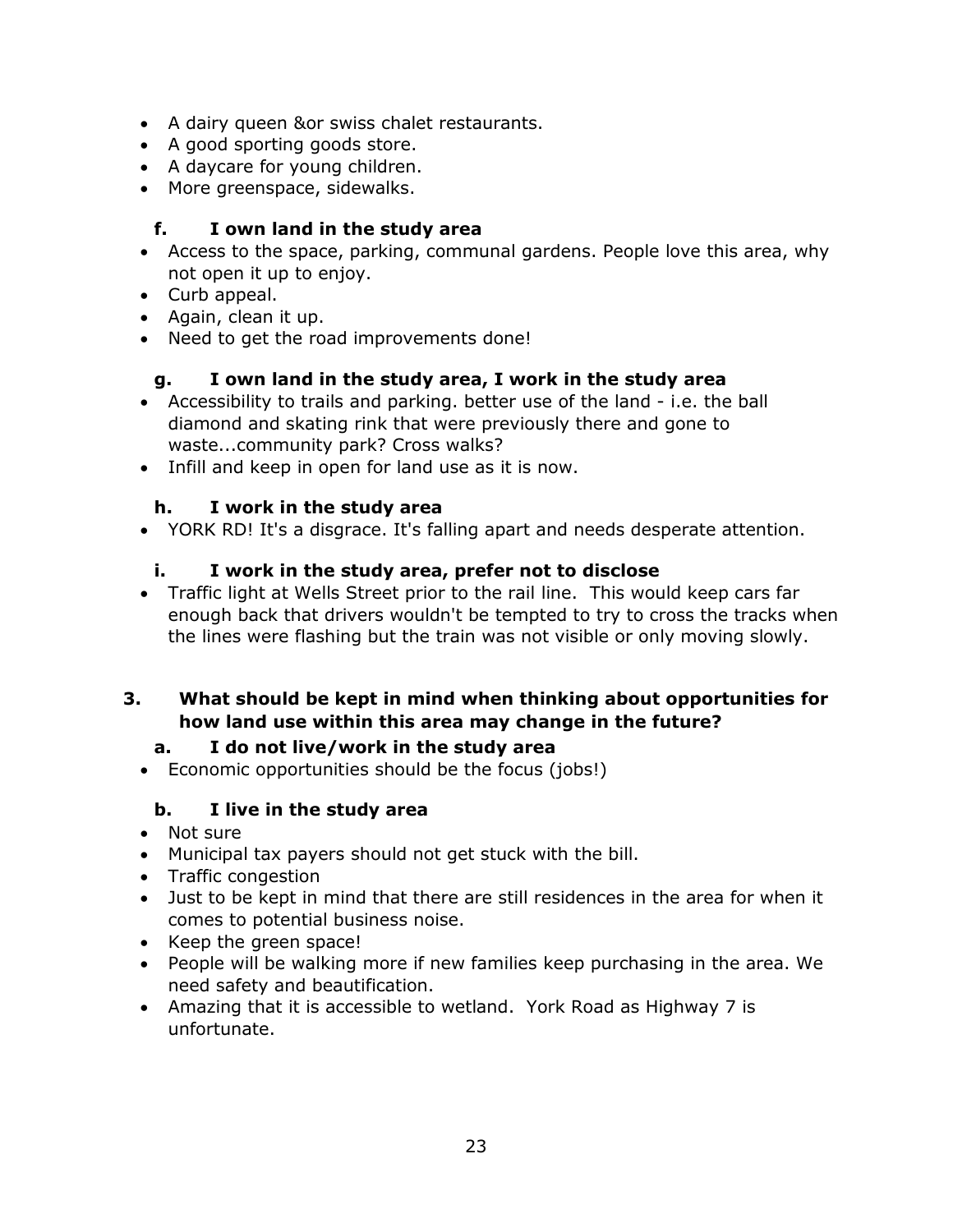#### **c. I live in the study area; I own land in the study area**

- The City should reconsider the appropriateness of used car lots at this end of the city. Those businesses do not seem to be compatible, for example, with development of the O.R. into a more formalized park and educational area (York lands Green Hub), nor are they really compatible with residential and small retail businesses.
- Given that York Road is the eastern entrance to Guelph, the used car lots and the lack of landscaping make the whole area look trashy and cheap. The area would be better suited to services that are needed by residents not only in Sub-area 4, but who also live nearby in St. Patrick's Ward, along Watson Parkway, and further out York Road. This area needs banking services, pharmacies, groceries, dining, and other small retail establishments.
- People in this neighbourhood don't expect or want development such as is found in the South End of Guelph, but we do want it to be attractive and provide amenities that are useful to us as residents.
- There are many residential properties here what neighbourhood group services this area? Are there facilities for these homes? Is there a distinct identity to this area like many others in Guelph? How can the neighbourhood be supported to build this identity?

## **d. I live in the study area, I work in the study area**

• More places to eat.

#### **e. I live/work nearby the study area**

- Many new families are moving into this area. There are lots of children and multiple school bus pickup spots in this area. As such we need greenspace (a neighbourhood park) as there is none in this study area and no access to one east of Victoria. Also need safer routes - including active transportation considerations such as sidewalks. There are none on many of the side streets. There is also flooding at the corner of City view Dr S and York - so this needs to be addressed.
- Find ways to encourage pedestrian use of the area.
- Leverage GO Bus route.
- City view Rd N/S connection (likely unfeasible)
- pave the YORK street., it's horrible.
- Commercial uses to support nearby residents.
- Traffic flow and attractiveness as people enter Guelph.
- Growing population that needs housing.
- More Apartments/Condo buildings.
- Lets not turn this into another over built , large commercial density corridor gateway like what happened on Gordon
- Human scale ,green supportive area preserve the streams and ponds on reformatory lands.

#### **f. I own land in the study area**

• Land value.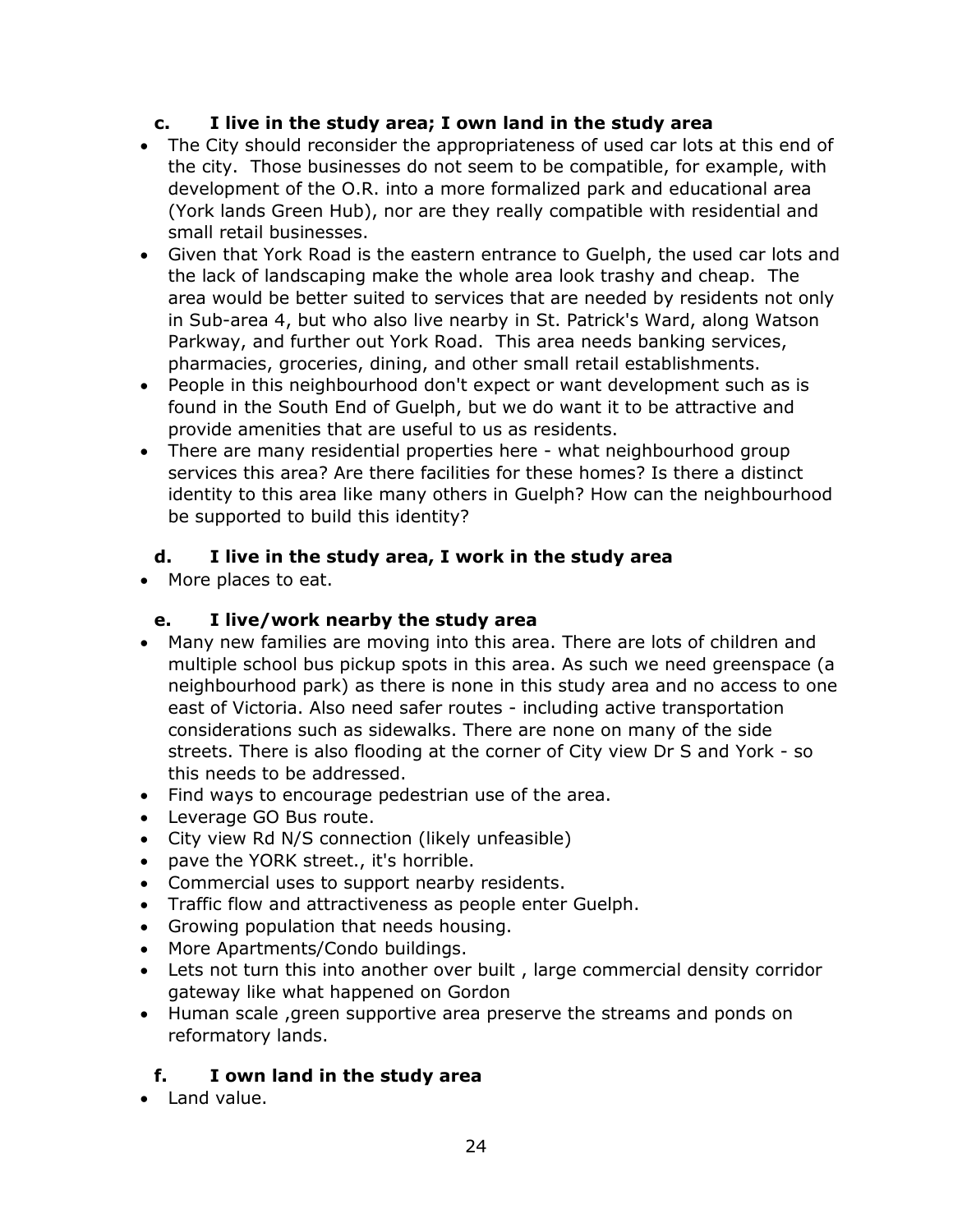• Make it more inviting, welcoming.

# **g. I own land in the study area, I work in the study area**

- Jail lands great for development but keep some of the natural areas and enhance the rest with good mix of commercial / residential / not too much industrial and make it a city destination area with good linked biking trails from downtown along the river.
- Do not go with a single land use unless it is a new one that allows anything.

## **h. I work in the study area**

 Again, it should reflect what is happening across the street in the jail lands. I think it's too narrowed a stretch to stand on its own.

## **i. I work in the study area, prefer not to disclose**

 Existing residential properties exist within the industrial landscape. Their owners made the choice to live in this area and their quiet enjoyment should be protected, despite forward planning.

# **4. Geotechnical Data Input**

## **a. What do you like in this area?**

- Adding the light at Elizabeth and York has improved safety of turning onto York from Elizabeth.
- I too like the lights @Elizabeth. They have eased the flow of traffic and slowed some drivers down too!

# **b. What would you like to see change?**

- Hi I am a homeowner in this area. As a mother of 5 we feel a need for lots of change in this neighborhood. We love that it is a quiet place to raise our children one having special needs. We have lived here for 10 years and have often hoped that the city would use this field for a park. There are several young families in the area who have small children that would benefit from a park, seeing as there are no sidewalks and no walking access to any playgrounds nearby, I feel it is a child's rights to have a nearby playground. The field is often used for soccer, baseball, running around playing tag, flying kites in the summer months and tobogganing and building snow forts in the winter. Our area is often neglected by city maintenance roads being icy. In the summer grass Heights of 3 ft or more obstructing a driver's vision to see children walking around a corner on Sloan Ave and White Street. We don't have sidewalks so this neglect puts our children and any pedestrians at risk when they're sharing a road with vehicles. I don't think it's a lot to ask the city to install sidewalks for the many children that have to walk to their school bus stops. A sidewalk should be a necessity not a luxury why this has never been brought to city council I have no idea. Looking forward to seeing some of these changes and making it safe for our children.
- We desperately need a neighbourhood park located at this parcel. It is currently being used for this purpose by residents for Sloan, White,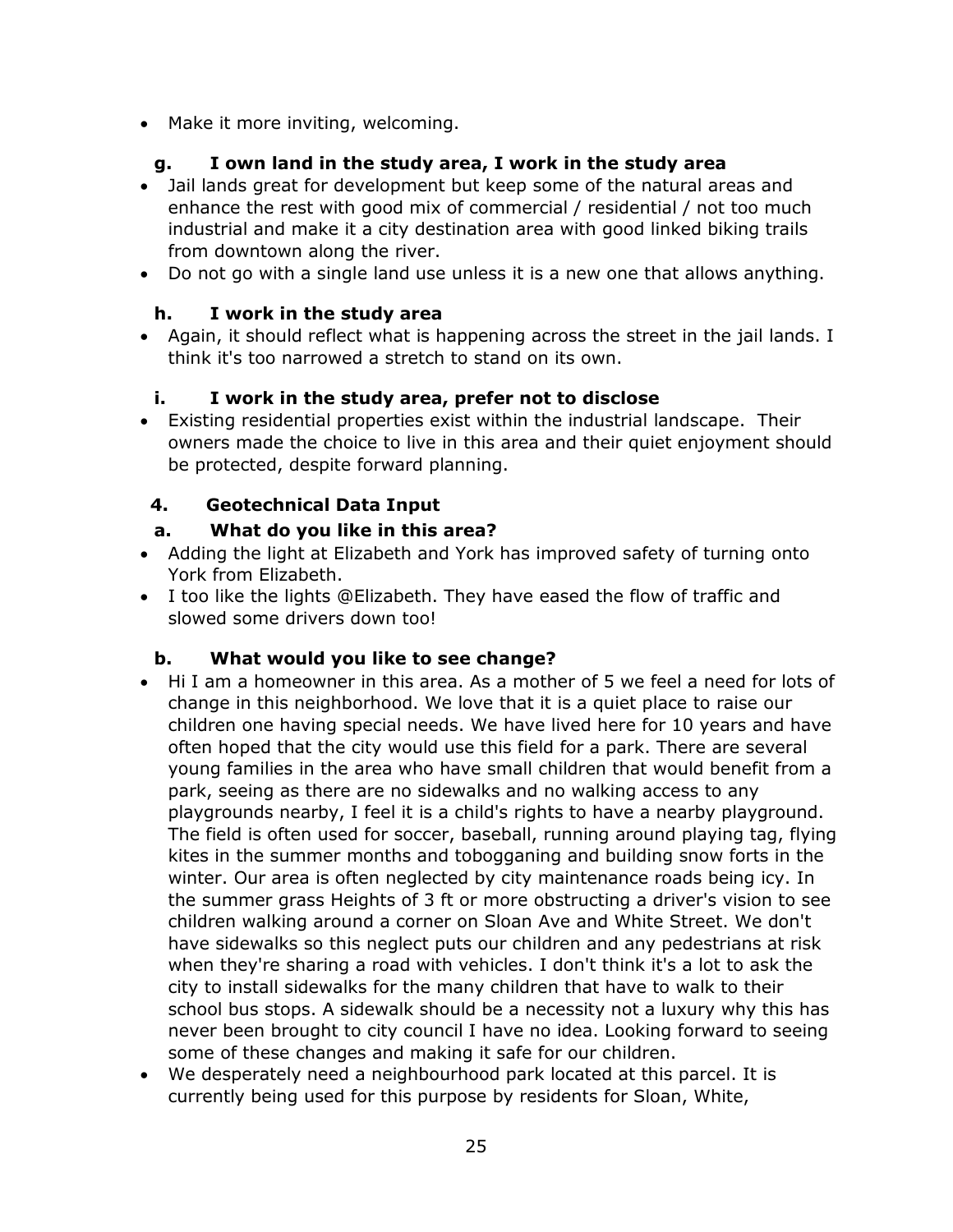Beaumont Cr and City view Dr S. The new City view Village is to host 28 families and they will also need to access greenspace. There are no parks in this study area - and none that are accessible within a 15-20-minute walk. The train tracks prevent access to City view Dr N so we are not able to access parkland to the north of the study area. There is greenspace at the reformatory lands but again, this is not actively maintained municipal parkland and is also outside of the study area. So - we need a park in the study area and this site is already functioning as one.

- Would like to see more active transportation options in this area. White, Sloan, Beaumont and City view are all devoid of sidewalks! There are multiple school bus pickup spots in the area and we need safe routes for children. Sidewalks are a must for some of these side streets. I frequently see family members walking along the shoulder on York because there are no sidewalks or no multi-use paths. Winter clearing / salting of roads needs to be addressed too, as the roads here are not maintained frequently. The density of this area is already increasing so we need safe routes and more active transportation options.
- There is no pedestrian crossing here at York. There are individuals with accessibility needs living in nearby complexes (north of York) and there is no way to safely cross at City view to catch the bus on the opposite side. The bus stop is close to the York Road entrance, but there is no traffic light or pedestrian actuated signal to go across the road. I have a disability and have problems crossing this road. It is not safe for the residents living in this area to catch the City bus.
- I would love to see paved shoulders and bike lanes along York Rd. There is a lot of traffic and its the only direct way to town. Bike lanes would make it safer for commuters and more pleasant for all.

#### **c. What do you not like in this area?**

- This area is a food desert. There are no food marts or grocery stores. This needs to be addressed with any new development. Preference is for smaller to medium-size food marts and grocery stores over larger ones. Would also like to see more mix use from commercial - including restaurants, cafes, entertainment, etc. Currently most of the business is car sales - ideally there will be more of a mix in the area. The look and feel of any new development should compliment the scenic views of the reformatory lands and the industrial heritage of the study area.
- Stormwater and water drainage is problematic in this area and needs to be fixed. There are frequent floods at the corner of York and City view Dr S. Drainage ditches, LID and stormwater management needs to be considered to improve the flow of water on City view Dr S.
- You need to open the O.R. for fishing! Make more parking for people who walk dogs and go fishing at the O.R. The study about the turtles is incorrect I've been going there almost everyday for 40 years. It needs to be reassessed.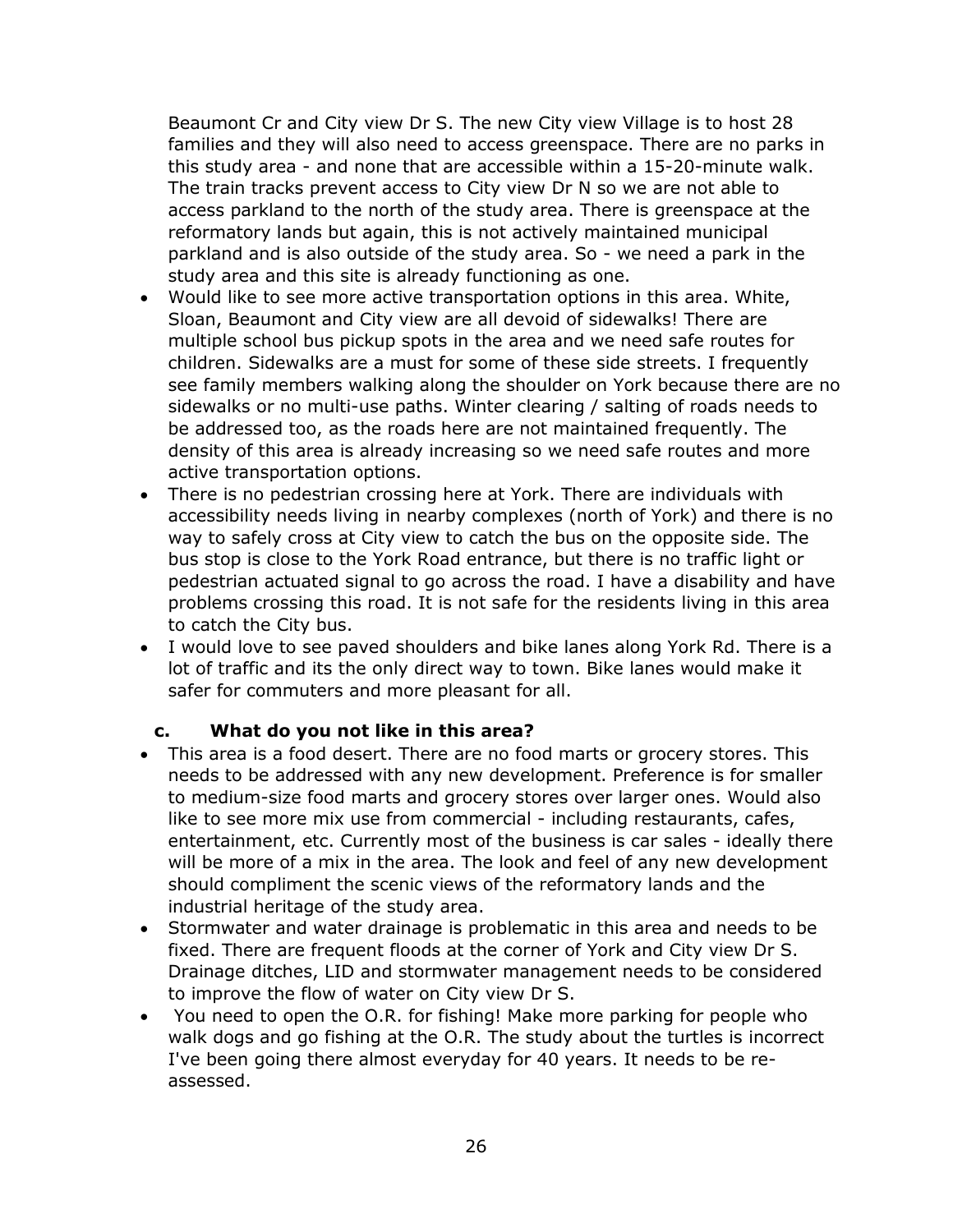# **Additional comments**

# **1. Comments**

# **a. I do not live/work in the study area**

 Overall, the area is good as is. I feel the change to allow for more vibrancy would be to open the residential zoning to also allow for commercial/residential uses without requesting a by-law change. Great walkable cities developed because they were allowed to change organically and that should be one of the values here.

# **b. I live in the study area**

- Please add sidewalks along City view, White St, Beaumont, Sloan.
- Please consider a park and recreation space for kids to play on the vacant Beaumont land.
- Thank you.
- It's an eye sore. 20 yrs. ago it was at the edge of the city, now it's in the city. Let someone redevelop it into housing and retail.
- I am curious of what the city is considering.
- The roads are appalling and the area has a general scruffiness from vacant lots to poorly maintained buildings. BUT it is a vibrant community area with some gems of businesses and lovely older homes, it should be viewed from a residential perspective as well as a focus on industry and commercial.
- Improve sound barriers for train vibrations and increase safety and appearance. 3:30am is not appropriate for trains banging back and forth with children adjacent to them. A plan for new noise barriers should have been implemented prior to tree removal along Junction.
- The Ward offers some great residential areas, and offers both a strong historic feel with high end housing for those who can afford it, while also offering more affordable housing in some areas. Some existing development plans in the general area seem to also address affordable housing needs.
- It would be very desirable to me to see the purely industrial characteristics of this area moved to industrial zones and away from residential zones. It would also be beneficial to have Highway 7 not go through a residential area. Lastly the area needs more park land, more residential serving small businesses (restaurants, pubs, patios, arts, clothing, similar to downtown), and elimination of at least one of the two rail lines.

# **c. I live in the study area; I own land in the study area**

- We need to build this area up to make it look nicer for people when they come into Guelph. The south end looks so nice when you enter Guelph from HWY 6.
- There's a lot the city can do within the area to make it more attractive and appealing.
- Contacting an agency like the YMCA to build on the East end would be great, we need more amenities/programs for adults, seniors and children. Create more parks in areas that need it like Beaumont Cres, City view Drive and White Street (there's over 40+ children on those streets who need a park).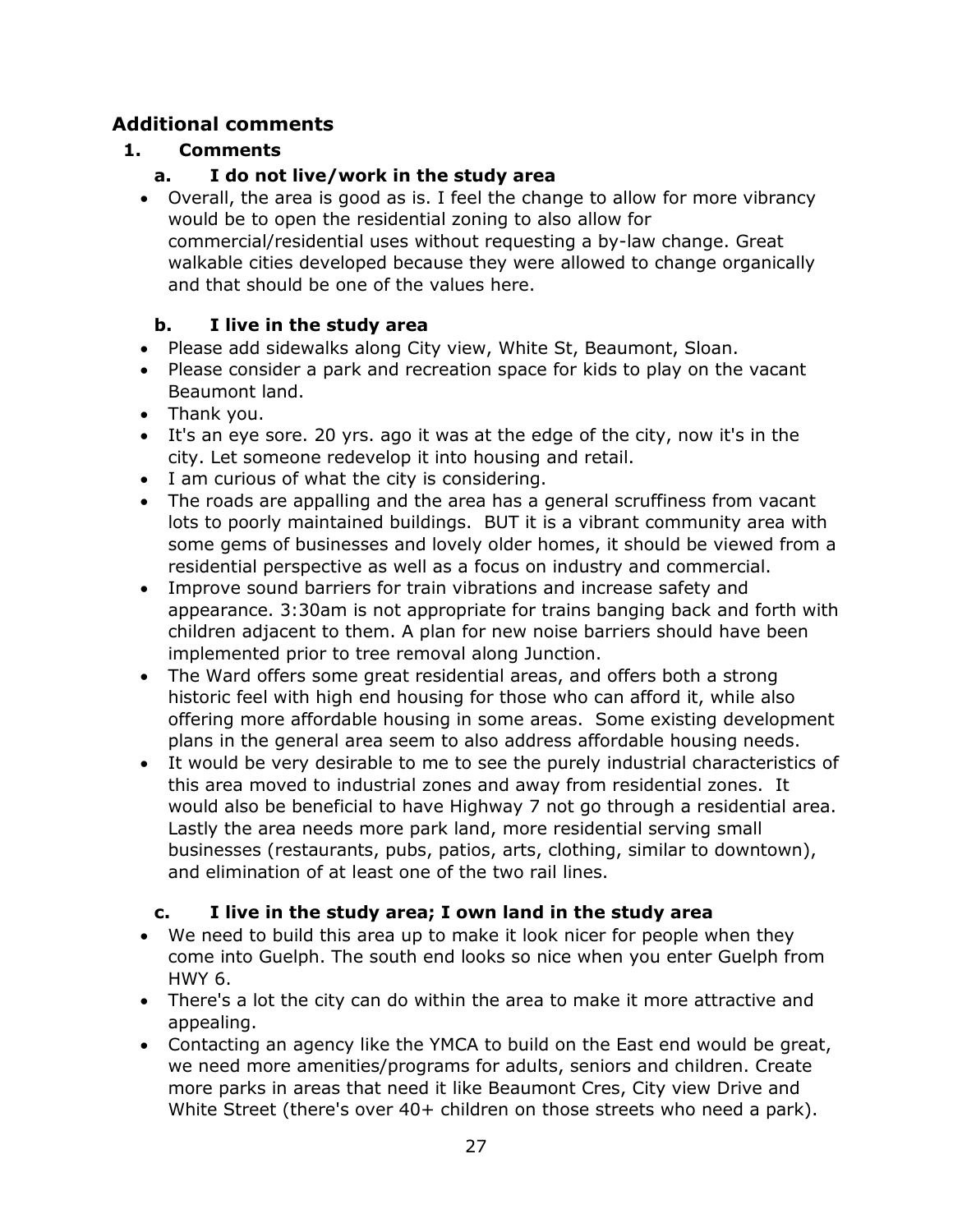You could create a park the first in Guelph with outdoor fitness equipment like parks in Europe have and the wonderful park in Elmira Ontario. Having this visible to York Road would show that Guelph invests into the communities and cares about the health and wellness of residence. Having children cross York Road and stop traffic makes no sense, accidents are bound to happen, don't build a park on the side where it's only businesses. Start creating parks closer to the areas where children live and already play. Start attracting businesses that want to invest in the health and wellness of the people. This is your time Guelph to do it right. The East end is not that developed, put some real care and thought into this and start reaching out to businesses that want to do good and make our community appealing.

- A huge benefit of this zone is also the adjacent naturalized area along York Rd. Allow people to use the parking lot in order to access the property. Enter some sort of partnership with the province to develop the area into a multiuse parkland while maintaining some of the naturalized elements (similar to the parks of Watson North).
- I have heard numerous suggestions for a trail accessing the downtown near the railways; this would hopefully encourage people to get off the railways. This could be a great way to bring green space into this zone (are there any parklands IN this zone?).

#### **d. I live in the study area, I work in the study area**

 I am concerned about the amount of rail traffic and how late they are working. There was a couple of nights where we were disturbed beyond 1 AM.

#### **e. I live/work nearby the study area**

- This area is extremely car-centric at the moment. Adding additional pedestrian/bike spaces will encourage mixed-use.
- Repair pavement YORK Street.
- I think there is a lot of potential in this area and am excited to see the City pay attention to it. I'd love for planners to keep in mind that many of us are living there and are keen to see the neighbourhood developed in a familyfriendly, inclusive and accessible way. We are so close to nature, and many folks access this area via the trails by the river, so it'd be important to allow them to continue walking or biking when they move from the trails to the street, and allow for continuity between the residential and commercial/industrial areas.
- This is the main entrance to the city along highway 7 and should be a key investment area for the city to welcome visitors, support local residents and highlight the heritage jail lands and green space
- I would love to see this area improved great potential to improve and create a neighborhood feel.
- I hope the University of Guelph participates in this study.
- The south end of Guelph can only grow so far.
- Good opportunity for University of Guelph involvement.